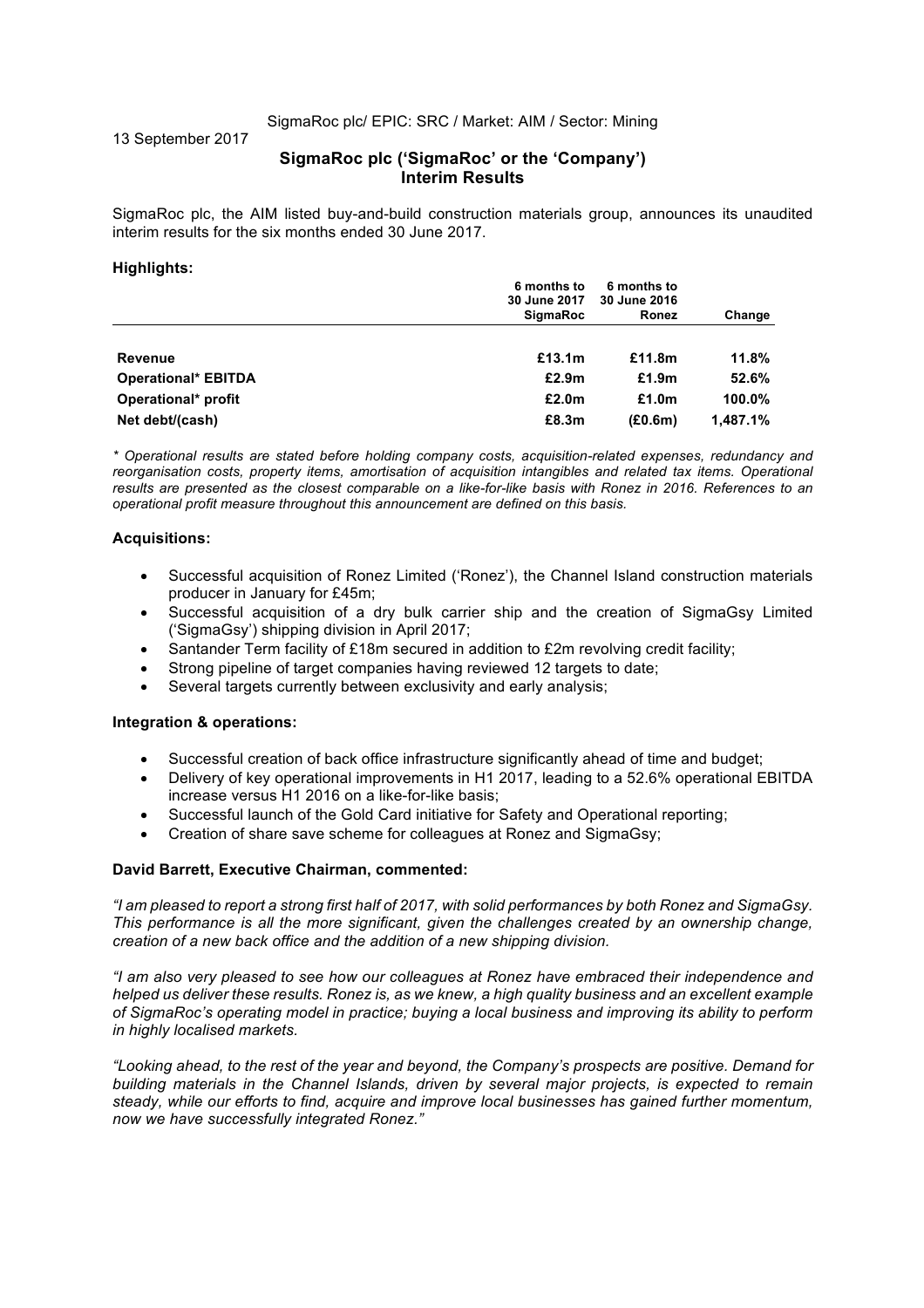#### **Max Vermorken, CEO, commented:**

**Enquiries:**

*"The acquisition of Ronez and integration of our first business was a defining moment in our journey. The first half of this year was not without challenges, but the results to date show we are on track with the delivery of our strategy. As a team and as a business we are in a solid position to build on this first step and deliver further shareholder value, through future acquisitions and further operational improvement."*

### **John Bowater, CFO and Deputy CEO of Aggregate Industries, commented**:

*"We are pleased to see that following the sale of Ronez to SigmaRoc, the transition of ownership has been smooth and successful. This is a real testimony to the ability of the team at SigmaRoc under the guidance of its Chairman and Chief Executive."*

SigmaRoc will host a meeting for invited analysts at 9.00 a.m. today and there will be a simultaneous conference call. The slides for the conference call are available for download on the company's website. Please contact Ed Orlebar at Temple Bar Advisory for dial-in details.

| <b>SigmaRoc</b>                                                                                  | Tel: +44(0)207 002 1080                                   |
|--------------------------------------------------------------------------------------------------|-----------------------------------------------------------|
| Max Vermorken, CEO                                                                               |                                                           |
| <b>Strand Hanson (Nominated and Financial adviser)</b><br>James Spinney / James Dance            | Tel: +44(0)207 409 3494                                   |
| <b>Zeus Capital Limited (Joint Broker)</b><br>Rob Collins / Alex Wood                            | Tel: +44(0)203 829 5000                                   |
| <b>Berenberg (Joint Broker)</b><br>Ben Wright / Mark Whitmore / Laure Fine                       | Tel: +44(0)203 207 7800                                   |
| <b>Temple Bar Advisory (Financial PR adviser)</b><br>Ed Orlebar / Tom Allison / Alycia MacAskill | Tel: +44(0)207 002 1486<br>sigmaroc@templebaradvisory.com |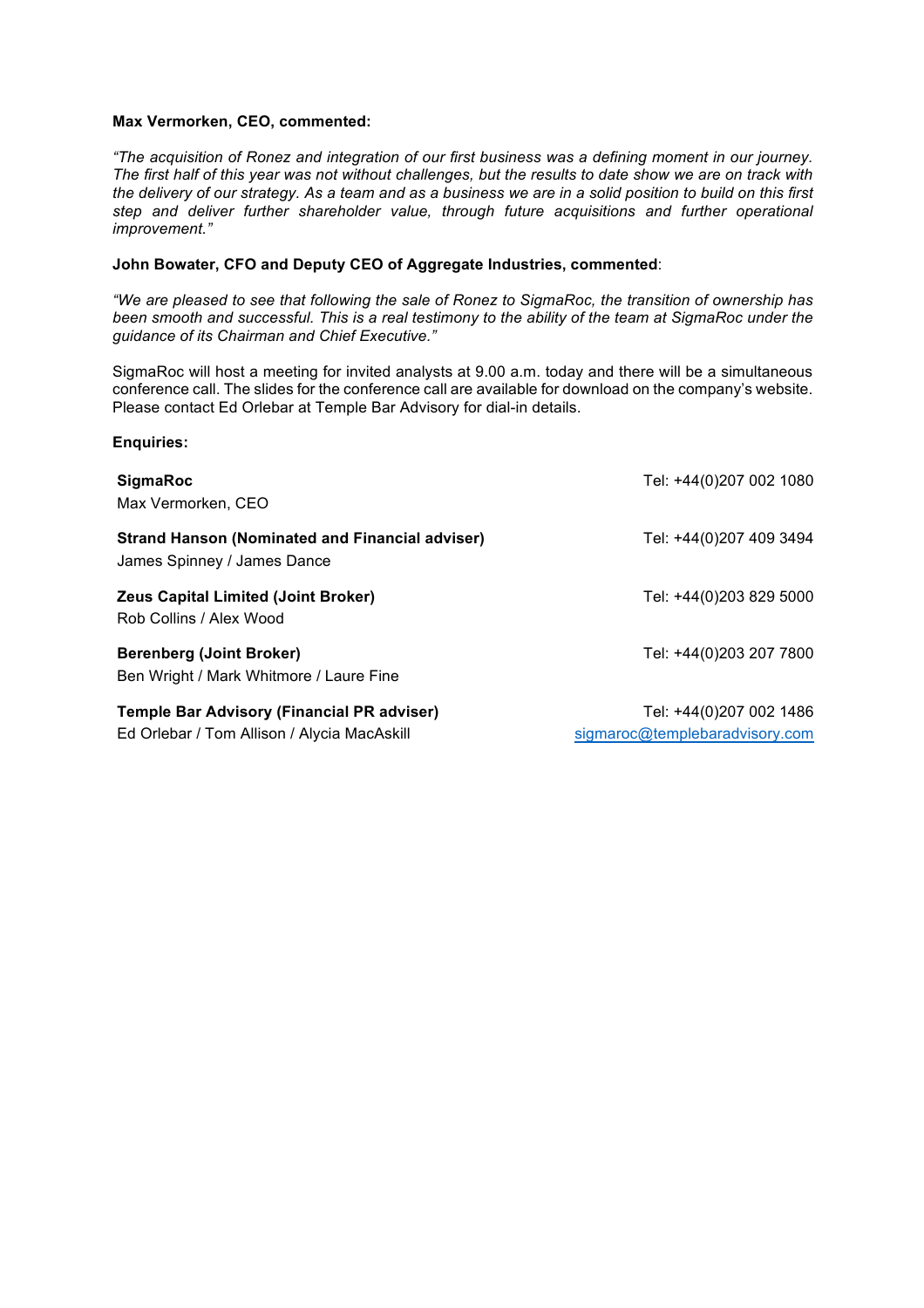### **CHAIRMAN'S STATEMENT**

I would like to start by thanking all those shareholders who supported us in the acquisition of our first company in January of this year, whereby SigmaRoc was transformed from a cash shell into a new player in the European construction materials space. Through the acquisition of Ronez, the Channel Islands subsidiary of Aggregate Industries Limited ('AIL'), we have created a solid platform for a buy and build strategy in the construction materials sector.

I am pleased to report that we have completed a successful first half of the year and that we expect progress to continue in the second half of 2017. We made significant progress in setting SigmaRoc up for future success and several key milestones needed to be achieved in order to deliver the strong trading performance we have recorded in the first half of the year.

#### **Key milestones:**

With Ronez, we acquired a good business with strong staff and management but without its own back office, bulk materials trading capabilities, or a sustained focus on operational excellence. Therefore, the first six months of operations had to be focused on the following five key areas:

- Reinforcing the highest health and safety standards throughout the company;
- Motivating the staff and management at Ronez to operate as a standalone business;
- Building the required back office infrastructure and front office processes;
- Creating the right bulk trading and shipping capabilities; and
- Ensuring all business improvement efforts were made to drive performance.

I am pleased to report that all five milestones have been achieved. Health and safety policies were successfully reinforced and the business continues to have an excellent safety record. Both staff and management have enthusiastically embraced the new reality of being an independent business with a strong local identity. An employee share save scheme has now been created, giving all of our colleagues the opportunity to share in the success of the business.

However, the most challenging hurdle we faced in the first half of this year was the creation of a complete new back office infrastructure. Prior to completion of the acquisition of Ronez, all of its backoffice functions were managed centrally at AIL's headquarters. In less than six months, our CEO, Max Vermorken, and his teams at both SigmaRoc and Ronez, led the selection, design and implementation of a complete back office infrastructure, without disruption to the business, or impact on customers and suppliers. This is a significant achievement, which has quickly and efficiently mitigated what was a considerable potential risk to the business following the acquisition of Ronez.

Simultaneously, we created a new division and company, specifically dedicated to the bulk trading and shipping of cement and related powders around Northern European waters. The division serves both our own needs, as well as the powder requirements of several partners. The creation of this division also allowed us to take a fresh look at our performance and start the implementation of several improvement programmes, which are already showing benefits.

#### **Business performance:**

The performance of the business in the first half has been good. Demand in Jersey remained in line with expectations, with some improvement in trading, seen towards the end of last year, continuing into 2017. The roadworks programme, planned for the first half of the year, drove volumes in asphalt and aggregates. Housebuilding was also in line with expectations, underpinning volumes in ready-mixed concrete, while the concrete blocks market has been weaker. On balance, however, the Jersey market appears to have retained its momentum.

In Guernsey, demand remained well below historical levels. A slowdown in road maintenance works over the past years has had a knock-on effect through lower asphalt and aggregate demand. Delays in several major projects have led to lower ready-mixed concrete volumes than had been anticipated. The demand for concrete blocks remained below historical levels, similar to the conditions observed in Jersey.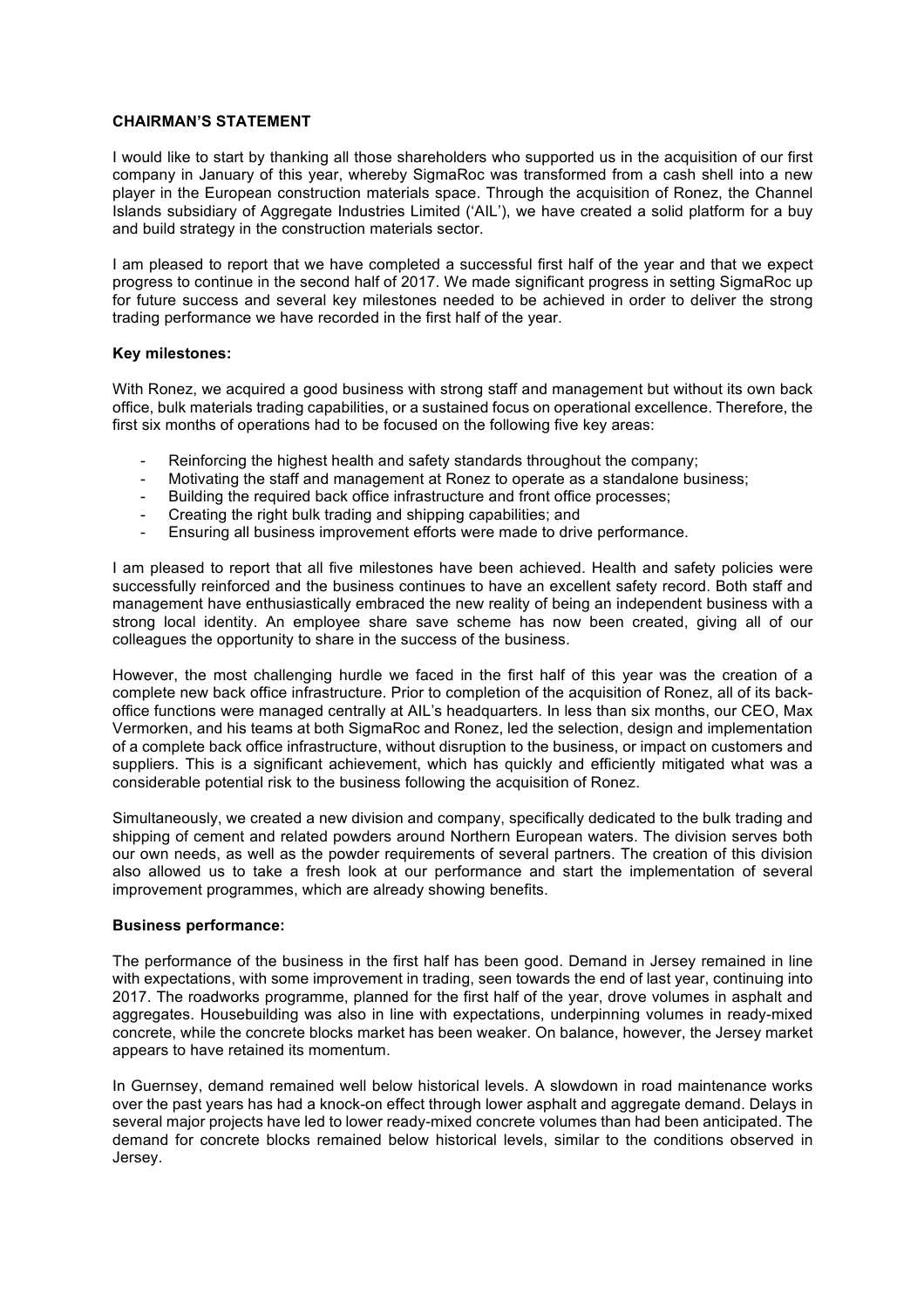Despite the slow market in Guernsey, Ronez, and our bulk shipping and trading arm, SigmaGsy, both recorded a strong performance, reaching, in aggregate, £13.1m in revenue and £2.9m operational EBITDA in H1 2017. This improvement is clear testimony of our ability to capitalise on slightly improved trading conditions, drive operational improvements and seize opportunities in shipping and trading to complement our business.

### **Outlook for the Channel Islands in the second half of 2017:**

The second half of the year looks to continue the trends set in the first half on both islands. Several projects which have been in the planning stage for an extended period in Jersey are now expected to proceed. Whilst the exact timetable still remains to be confirmed, such projects are in general, good news for the business, whether they commence this year or next. The road works programme is expected to slow down in H2 2017. However, the Department for Infrastructure of Jersey has indicated further work on Jersey's roads will commence in 2018.

The picture of the past two years in Guernsey seems to be improving. The long-planned waste transfer station will now be built, and further investment in the road network next year should lead to increased demand for asphalt and road stone. The improved pipeline from the Guernsey Housing Association as well as projects such as Oatlands will help drive demand for building products in Guernsey to levels closer to the historic norm.

This backdrop of cautious optimism should also have positive effects on the performance of SigmaGsy. The acquired bulk carrier ship continues to perform well and has been active in northern European waters. The forecast for the second half is good. As long as the current expected pipeline and delivery timeframes remain on schedule, we should see this translate into positive results for the business. All these elements give us comfort regarding the performance of the business.

## **Outlook for SigmaRoc for 2017 and beyond:**

The remainder of 2017 and into 2018 looks positive for both SigmaRoc and the businesses it has acquired. SigmaRoc is also well advanced with a solid pipeline of potential acquisitions. Our criteria are well defined, ensuring the businesses we acquire have those characteristics that will allow us to deliver shareholder value. In 2017 to date we have reviewed 12 companies, a number of which are in various stages of due diligence varying between exclusivity and initial analysis.

To conclude, SigmaRoc is in a strong position, underpinned by solid, cash generative businesses and an AIM quoted platform. The Board and management team are presently leveraging their knowledge of the construction materials industry to further deliver on their buy and build strategy. As the year progresses, we will continue to keep the market informed of our advancements. Acquisitions remain challenging processes with many variables. We believe SigmaRoc will become a unique success story and our progress to date strongly supports that belief.

David Barrett Executive Chairman 12 September 2017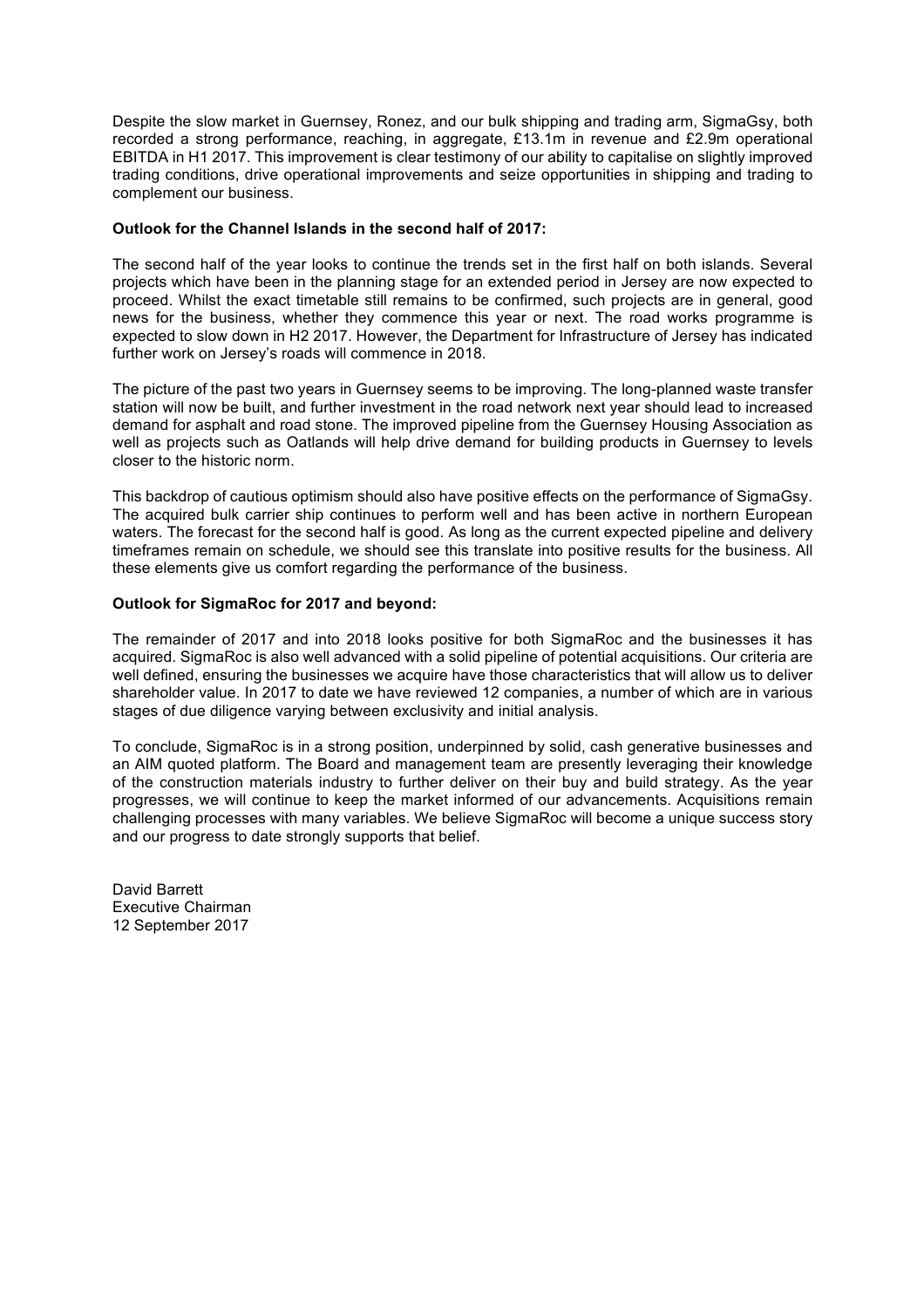### **CEO'S STATEMENT**

We started SigmaRoc just over a year ago, with the ambition to derive value from a simple observation; construction materials are a local product, delivered to local markets and its producers should therefore be run like local businesses. I would like to echo David's gratitude to all investors who backed this vision, and I believe the results posted today demonstrate that the vision we have set out can indeed lead to success both from a strategic and an operational perspective.

# **Overview of the business:**

To date, our business has been focussed around two markets. Firstly, the Channel Islands of Jersey and Guernsey, where we operate two aggregates quarries, two ready-mixed concrete plants, two asphalt plants, two concrete products factories and two contracting divisions. Secondly, we operate in the market of bulk cement shipping, around the Northern European waters, utilising our dry bulk powder carrier effectively. Both these markets are highly localised and require specialist focus and knowledge.

Ultimately, that focus and knowledge resides with our people, and we have been fortunate to attract significant talent to the SigmaRoc team and to find a driven and motivated workforce at both of the businesses we currently operate. The management team in place has effectively taken up the challenge of operating on a standalone basis, without the assistance of a large corporate, delivering excellent business performance, while dealing with significant distractions from hand-over projects.

## **Safety first:**

Unfortunately, the broader construction industry continues to experience accidents and SigmaRoc's first priority is the safety of its employees. As a team, we have focused on embedding the highest safety standards to ensure all our colleagues return home safely every night. Our safety record continues to be excellent, driven by the resolve of our colleagues to follow safety protocol.

As part of this continued focus on safety, we have introduced a simple new tool, the Gold Card. All members of staff now carry Gold Cards, which allow them to communicate issues, ideas, solutions and improvements that they feel the business should consider. Consequently, not only are we actively and constantly seeking to improve the Group's performance, it has also dramatically increased the number of safety discussions and our awareness of possible risks. One person in particular, Mark de Carteret, at Ronez, deserves specific mention for driving this initiative and turning it into a real success.

#### **Transitional Service Agreements:**

We faced a significant set of challenges in decoupling the business from its former parent, AIL. Whilst administrative in nature, this was not a trivial task, as Ronez was fully integrated within AIL's back office operating structure. However, the integration was not simply in respect of the back office, which I comment on specifically below, but also sourcing, procurement, financing facilities and bank mandates, which were all managed and coordinated from the AIL headquarters.

Under the leadership of our Technical Director, Charles Trigg, and our CFO, Garth Palmer, the required structures and systems were put in place efficiently and smoothly to ensure the continuity of the business. The success and speed of this complex transition was significant and impressive.

#### **Back office integration:**

A key achievement in the first half of the year has been the establishment of the required back office infrastructure to run, not only Ronez, but also SigmaGsy, and we are now in the position to quickly integrate further acquisitions by SigmaRoc, as and when appropriate. The process involved the decoupling of the Ronez business from AIL, which had been supplying all back-office functions including IT, payroll, credit control, HR, legal and many more.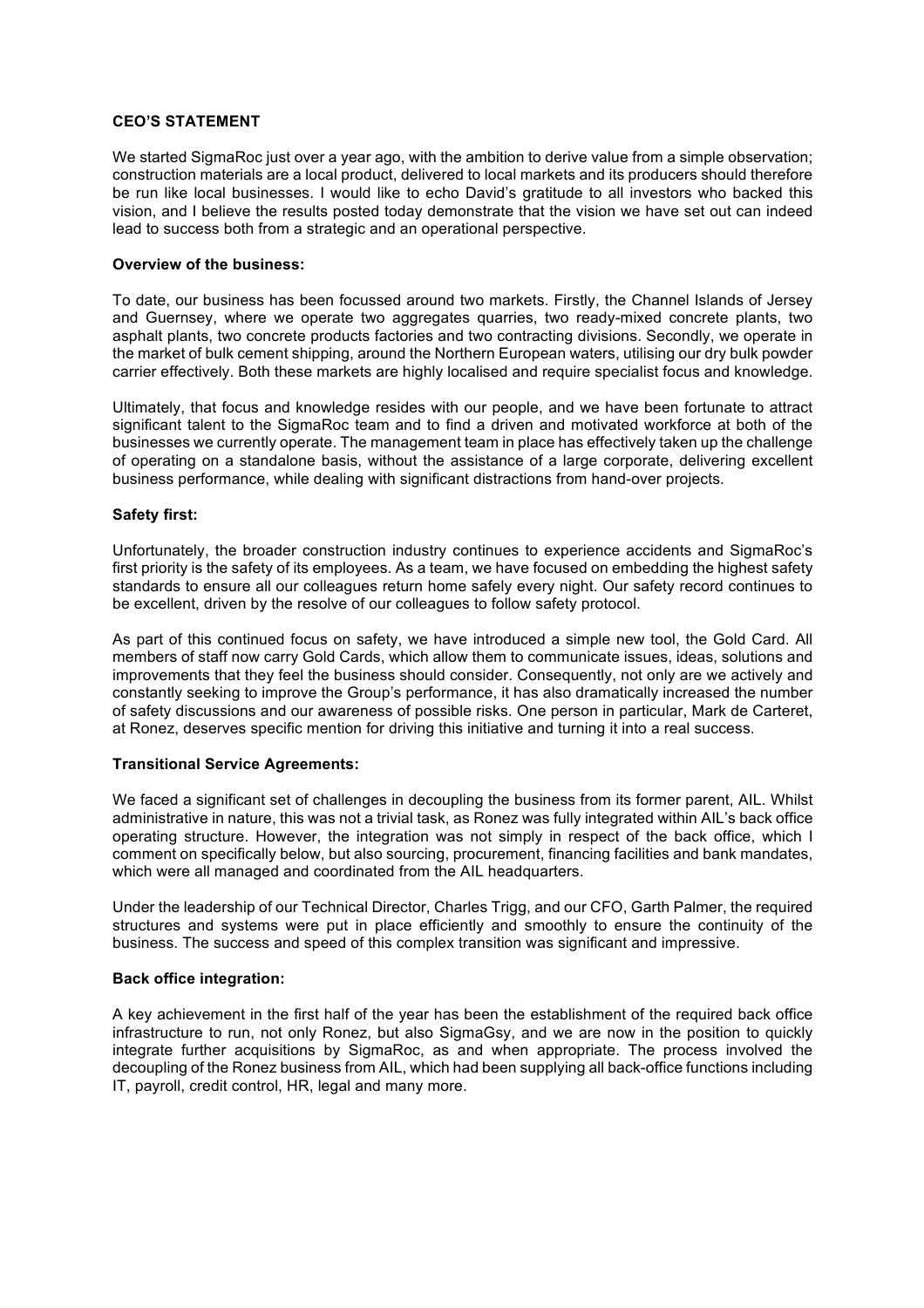Under the guidance of Charles Trigg, the Ronez team selected, designed, built and implemented all back-office functionalities in less than six months. The transfer was smooth; not interrupting the business or impacting our customers. The resilience of the team at Ronez, in particular Tim Le Cras and Chris Collins, was outstanding and the business presently runs as a stand-alone and self-sufficient entity under the capable local leadership of Mike Osborne (Managing Director of Ronez) and Steve Roussel (General Manager of Ronez in Guernsey).

## **Business performance:**

Even while the SigmaRoc and Ronez management teams were significantly preoccupied with fully integrating the new business, the acquisition of the dry bulk carrier, the creation of a trading division and the entire back-office infrastructure, the business itself performed well operationally and commercially. In H1 2017, the Group generated £13.1m in revenue and an operational EBITDA of £2.9m, which are excellent results in general and in particular when compared with H1 2016.

Several drivers explain the progress made and the improvement in profitability we have been able to achieve following completion of the acquisition of Ronez. It is clear that we have seen some increase in local demand, helping to secure higher volumes for the business. Jersey's road maintenance programme was active in the first half of this year and is expected to pick up again in 2018. House building and major projects are also showing positive signs with long awaited projects, such as the new hospital, now on track to be commenced in 2019. This helps us to secure a positive pipeline of business in the near future.

Guernsey has had a number of slower years recently, leading to lagging volumes compared to expected or historical trends. The commercial and infrastructure developments have been less extensive than in the past, as have the housebuilding and major project programmes. In a volume dependent business like ours, such a slowdown in demand does impact EBITDA negatively.

However, we have received some encouraging signals for the remainder of 2017 and into 2018. Some long awaited projects are now starting and further projects are expected to be coming on stream, leading to a positive outlook for the remainder of this year and into next year. Clearly, the major variable which will impact the full year 2017 results will be the timing of these anticipated projects and, if they proceed, whether they fall within this calendar year or within the next.

The first half of this year has also been characterised by a focus on the operational performance of the business and improvements that could be made. In parallel to the creation of the required back office infrastructure, an overhaul of the front office and selling processes has helped us deliver results. Better sourcing and procurement, a review of the reporting load as well as further operational excellence initiatives have been implemented to underpin future performance.

## **Employee share save scheme:**

Since the start of our journey we have emphasised to local management that they are now in charge of their own destiny. Unlike global majors with a global agenda, we have a local agenda focused on local markets. We therefore want to give our colleagues at Ronez and SigmaGsy the opportunity to be part of the financial success of the business through a share ownership programme.

Those colleagues who have elected to participate in the scheme will be able to benefit from improved efficiencies and other acquisitions by the Company and take part in any uplift in the share price while becoming co-owners of the business they work in. We were pleased to see that a significant proportion of our colleagues have decided to take part in this initiative. The scheme will, in the future, be extended to other member companies of SigmaRoc.

## **Outlook:**

The first six months of this year were, in many ways, a test of our ability, our strategy and also of our team. The results to date are testimony to the success of all three. The remainder of this year we will continue to focus on delivering further shareholder value from solid operational performance and the addition of value accretive businesses.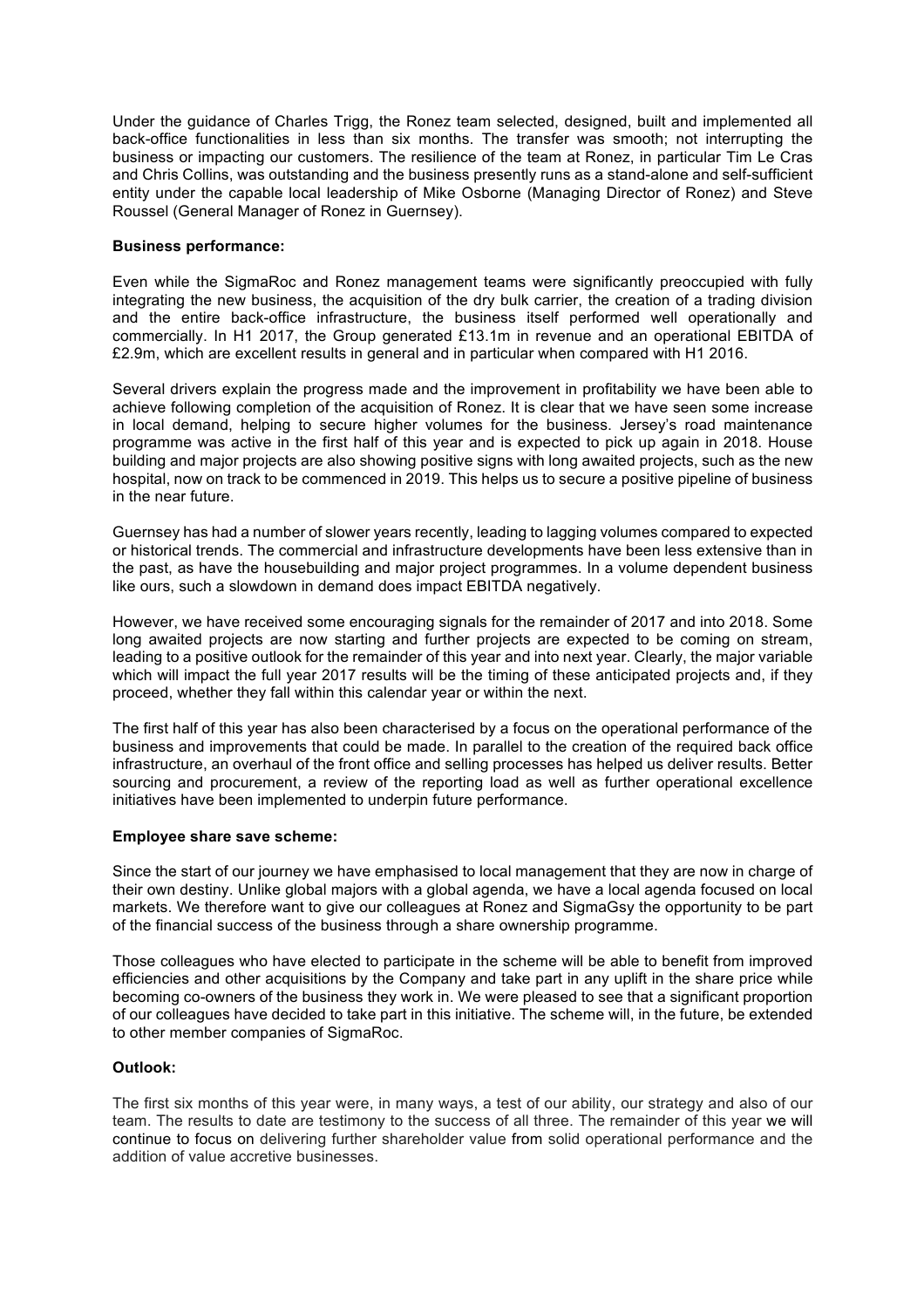Looking to SigmaGsy and Ronez, the project pipelines in both islands show signs of improvement and we have received indications that several infrastructure projects that are key to demand for construction materials on the Channel Islands will materialise. The stable market background provides a good base from which operational improvement initiatives can continue to be implemented.

At Group level, the quick and efficient integration of Ronez has been a success. We have sufficient management expertise and capacity to review multiple targets in a relatively short space of time. We are currently in advanced stages of review of several further value accretive targets, ranging from exclusivity to initial stages of analysis. The timing of acquisitions is typically decided by the vendor but we believe we have positioned ourselves well to uncover and, where necessary, compete for opportunities as they become available. We look forward to updating the market at the appropriate time when any of these initiatives move forward.

Max Vermorken CEO 12 September 2017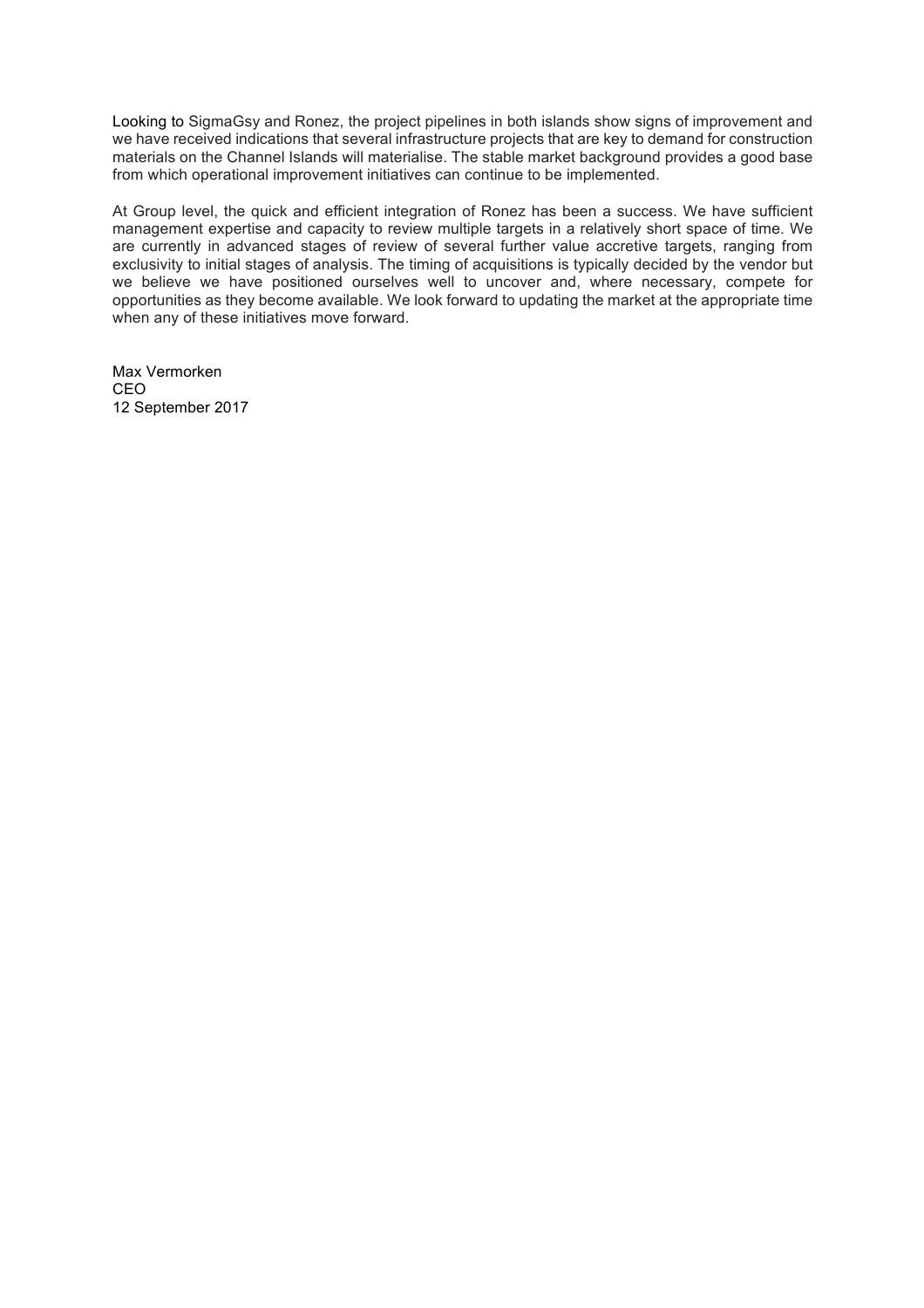# **CONSOLIDATED INCOME STATEMENT**

|                                         |                 | 30 June 2017<br><b>Unaudited</b> | 6 months to 6 months to 30<br><b>June 2016</b><br><b>Unaudited</b> |
|-----------------------------------------|-----------------|----------------------------------|--------------------------------------------------------------------|
|                                         | <b>Note</b>     | £                                | £                                                                  |
| Revenue                                 |                 | 13,142,542                       | 36,000                                                             |
| Cost of sales                           | 5               | (10, 415, 623)                   |                                                                    |
| <b>Profit from operations</b>           |                 | 2,726,919                        | 36,000                                                             |
| Administrative expenses                 | 5               | (1,232,030)                      | (43, 626)                                                          |
| Net finance (expense)/income            |                 | (307,061)                        | 6,473                                                              |
| Foreign exchange (loss)/gain            |                 | (2, 395)                         | 161,786                                                            |
| Profit before exceptional items and tax |                 | 1,185,433                        | 160,633                                                            |
| <b>Exceptional items</b>                | $6\phantom{1}6$ | (797, 785)                       |                                                                    |
| <b>Profit before tax</b>                |                 | 387,648                          | 160,633                                                            |
| Tax expense                             |                 | (145, 617)                       | (115)                                                              |
| <b>Profit</b>                           |                 | 242,031                          | 160,518                                                            |
| <b>Profit attributable to:</b>          |                 |                                  |                                                                    |
| Owners of the parent                    |                 | 242,031                          | 160,518                                                            |
|                                         |                 | 242,031                          | 160,518                                                            |
|                                         |                 |                                  |                                                                    |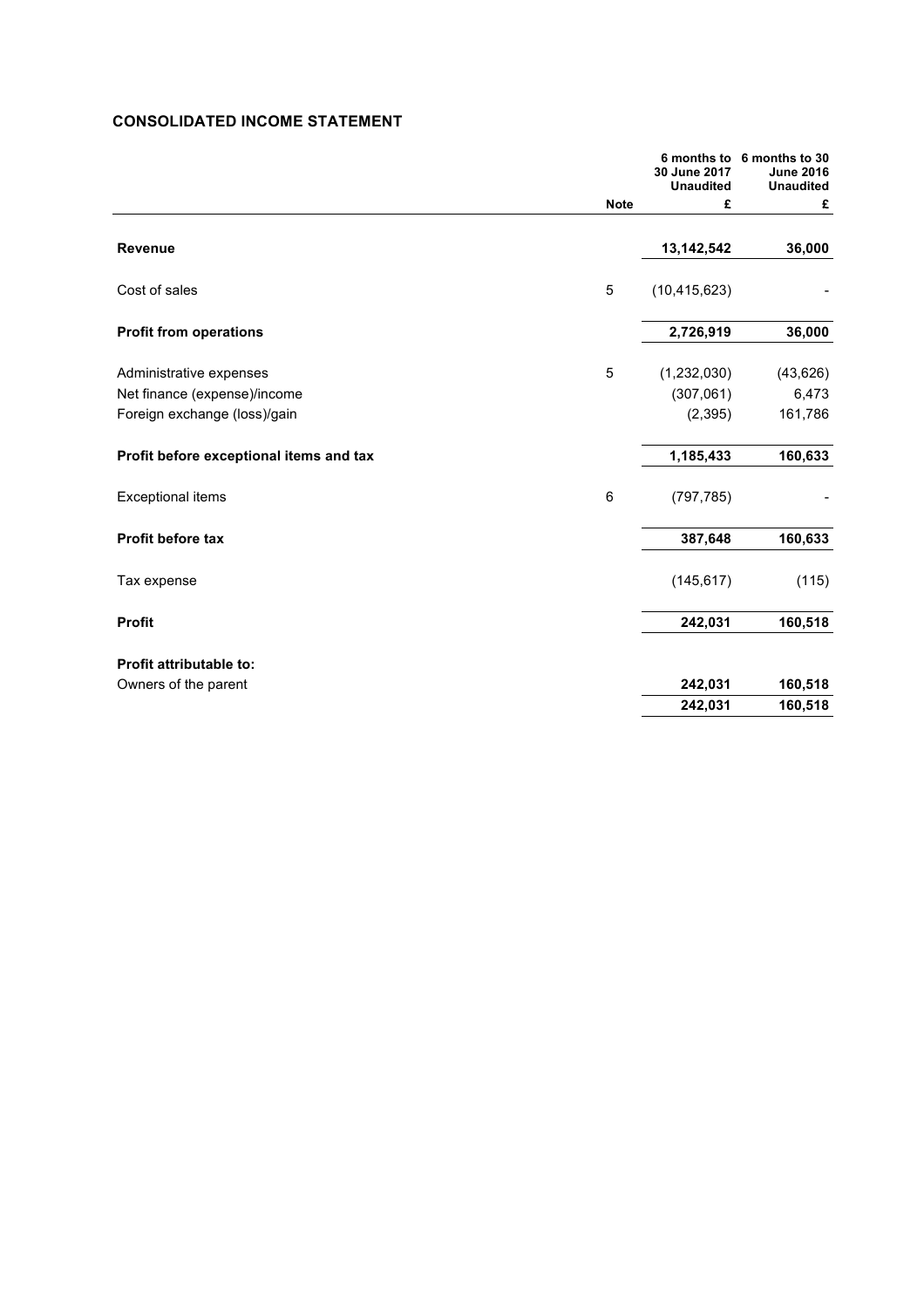# **CONSOLIDATED STATEMENT OF COMPREHENSIVE INCOME**

|                                                           |             | 6 months to<br>30 June 2017 | 6 months to 30<br><b>June 2016</b> |
|-----------------------------------------------------------|-------------|-----------------------------|------------------------------------|
|                                                           |             | <b>Unaudited</b>            | <b>Unaudited</b>                   |
|                                                           | <b>Note</b> | £                           | £                                  |
| <b>Profit</b>                                             |             | 242,031                     | 160,518                            |
| Other comprehensive income:                               |             |                             |                                    |
| Items that will or may be reclassified to profit or loss: |             |                             |                                    |
| Other comprehensive income                                |             |                             |                                    |
|                                                           |             |                             |                                    |
| <b>Total comprehensive income</b>                         |             | 242,031                     | 160,518                            |
| Total comprehensive income attributable to:               |             |                             |                                    |
| Owners of the parent                                      |             | 242,031                     | 160,518                            |
| Total comprehensive income for the period                 |             | 242,031                     | 160,518                            |
| Basic earnings (pence per share)                          | 12          | 0.241                       | 0.258                              |
| Diluted earnings (pence per share)                        | 12          | 0.213                       | 0.258                              |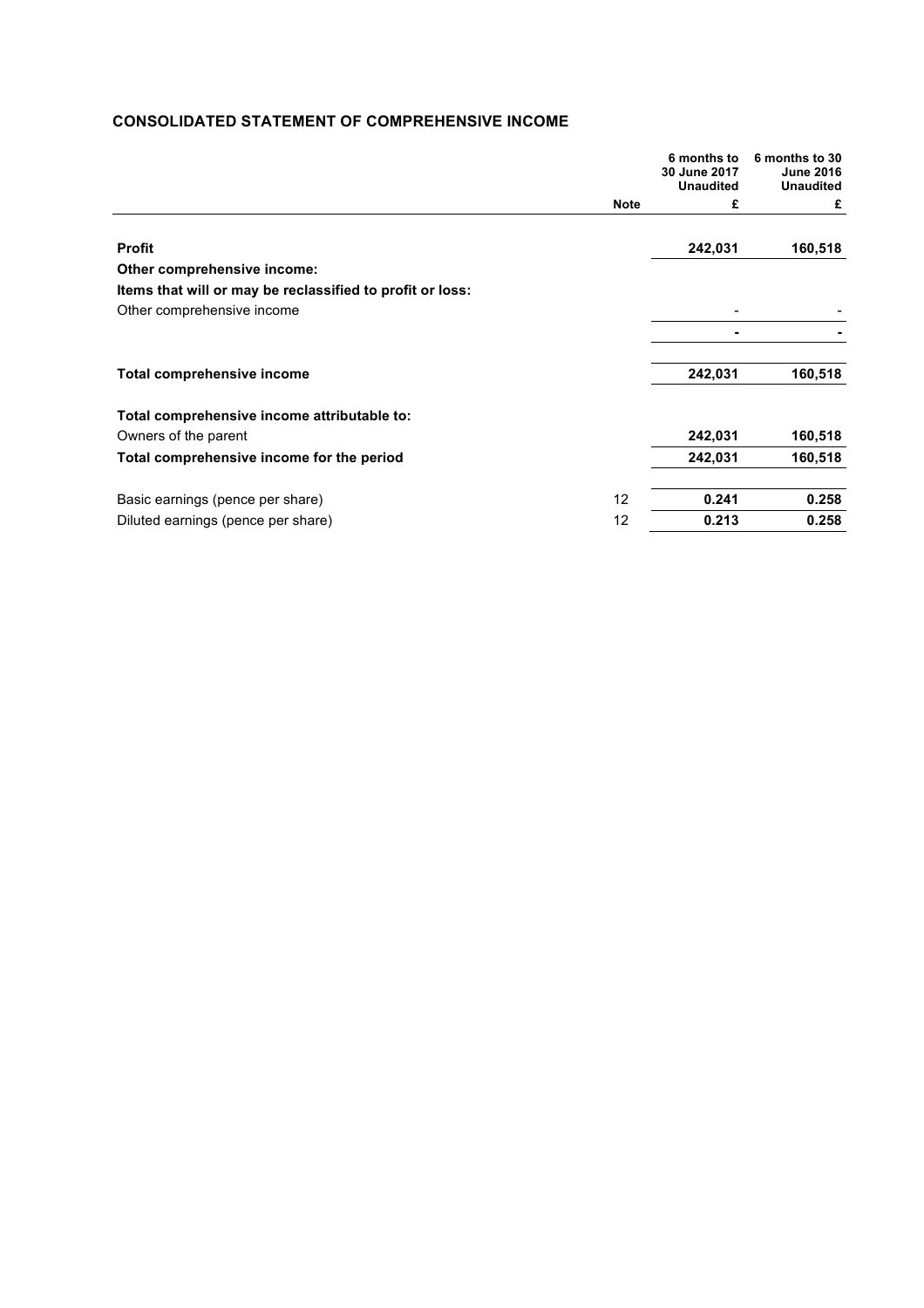# **CONSOLIDATED STATEMENT OF FINANCIAL POSITION**

|                                                   |             | 30 June 2017<br><b>Unaudited</b> | 30 June 2016<br><b>Unaudited</b> | 31 December<br>2016<br><b>Audited</b> |
|---------------------------------------------------|-------------|----------------------------------|----------------------------------|---------------------------------------|
|                                                   | <b>Note</b> | £                                | £                                | £                                     |
| <b>Non-current assets</b>                         |             |                                  |                                  |                                       |
| Property, plant and equipment                     | 7           | 20,415,890                       |                                  | 4,515                                 |
| Intangible assets                                 | 8           | 23,459,314                       |                                  |                                       |
| Investments                                       | 9           |                                  | 672,259                          |                                       |
|                                                   |             | 43,875,204                       | 672,259                          | 4,515                                 |
| <b>Current assets</b>                             |             |                                  |                                  |                                       |
| Trade and other receivables                       |             | 3,477,806                        | 8,284                            | 154,384                               |
| Inventories                                       |             | 2,453,335                        |                                  |                                       |
| Cash and cash equivalents                         |             | 1,771,131                        | 2,040                            | 181,434                               |
|                                                   |             | 7,702,272                        | 10,324                           | 335,818                               |
| <b>Total assets</b>                               |             | 51,577,476                       | 682,583                          | 340,333                               |
|                                                   |             |                                  |                                  |                                       |
| <b>Current liabilities</b>                        |             |                                  |                                  |                                       |
| Trade and other payables                          |             | 3,263,919                        | 23,355                           | 1,770,357                             |
|                                                   |             | 3,263,919                        | 23,355                           | 1,770,357                             |
| <b>Non-current liabilities</b>                    |             |                                  |                                  |                                       |
| Borrowings                                        | 10          | 10,000,000                       |                                  |                                       |
| Other payables                                    |             | 632,011                          |                                  |                                       |
|                                                   |             | 10,632,011                       |                                  |                                       |
| <b>Total Liabilities</b>                          |             | 13,895,930                       | 23,355                           | 1,770,357                             |
| <b>Net assets</b>                                 |             | 37,681,546                       | 659,228                          | (1,430,024)                           |
| Equity attributable to owners of the parent       |             |                                  |                                  |                                       |
| Share capital                                     | 11          | 1,027,056                        | 579,361                          | 270,555                               |
| Share premium                                     | 11          | 37, 153, 313                     |                                  | 266,667                               |
| Share option reserve                              |             | 353,918                          |                                  |                                       |
| Other reserves                                    |             | 1,361,718                        |                                  | 1,117,178                             |
| Retained earnings                                 |             | (2,214,459)                      | 79,867                           | (3,084,424)                           |
| Total equity attributable to owners of the parent |             | 37,681,546                       | 659,228                          | (1,430,024)                           |
| <b>Non-controlling interest</b>                   |             |                                  |                                  |                                       |
| <b>Total equity</b>                               |             | 37,681,546                       | 659,228                          | (1,430,024)                           |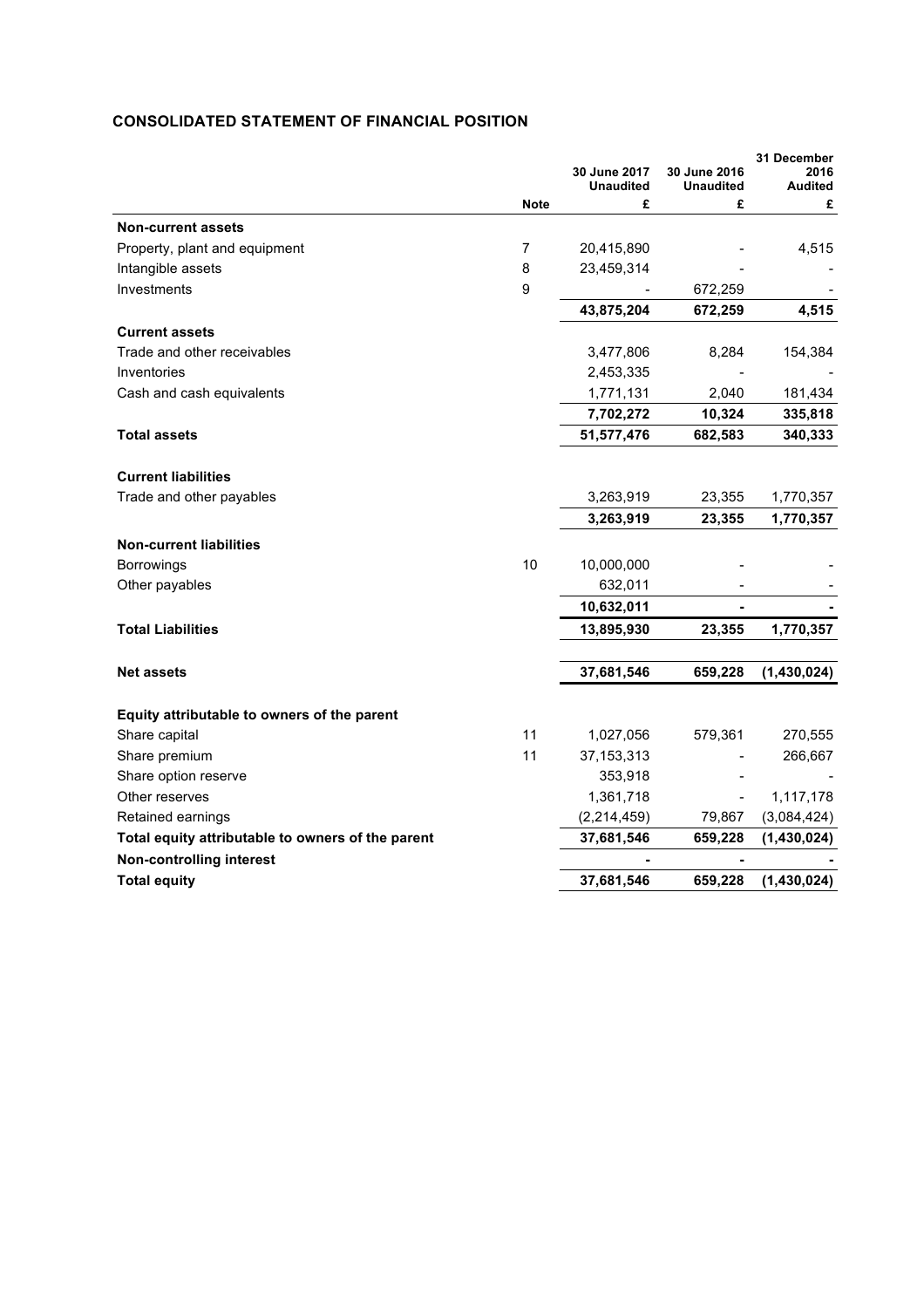# **CONSOLIDATED STATEMENT OF CHANGES IN EQUITY**

|                                                    | <b>Share</b><br>capital  | <b>Share</b><br>premium | Share option<br>reserve | Other<br>reserves | <b>Retained</b><br>earnings | Total         |
|----------------------------------------------------|--------------------------|-------------------------|-------------------------|-------------------|-----------------------------|---------------|
|                                                    | <b>Note</b><br>£         | £                       | £                       | £                 | £                           | £             |
| Balance as at 1 January 2016                       | 579,361                  |                         |                         | ٠                 | (80, 653)                   | 498,708       |
| Profit                                             | $\overline{\phantom{0}}$ |                         | $\qquad \qquad$         |                   | 160,520                     | 160,520       |
| Total comprehensive income for the year            | ٠                        |                         | ۰                       |                   | 160,520                     | 160,520       |
| Balance as at 30 June 2016                         | 579,361                  | ۰                       | ٠                       | ٠                 | 79,867                      | 659,228       |
| Balance as at 1 January 2017                       | 270,555                  | 266,667                 |                         | 1,117,178         | (3,084,424)                 | (1,430,024)   |
| Profit                                             |                          |                         |                         |                   | 242,031                     | 242,031       |
| Total comprehensive income for the period          | $\blacksquare$           | ۰                       |                         | ٠                 | 242,031                     | 242,031       |
| Contributions by and distributions to owners       |                          |                         |                         |                   |                             |               |
| Issue of ordinary shares                           | 756,501                  | 39,023,933              |                         |                   |                             | 39,780,434    |
| Issue costs                                        | $\overline{\phantom{a}}$ | (2, 137, 287)           |                         |                   |                             | (2, 137, 287) |
| Share option charge                                |                          |                         | 353,918                 |                   |                             | 353,918       |
| Movement in revaluation reserve of Ronez           |                          |                         |                         |                   | 627,934                     | 627,934       |
| Share consolidation                                |                          |                         |                         | 244,540           |                             | 244,540       |
| Total contributions by and distributions to owners | 756,501                  | 36,886,646              | 353,918                 | 244,540           | 627,934                     | 38,869,539    |
| Balance as at 30 June 2017                         | 1,027,056                | 37, 153, 313            | 353,918                 | 1,361,718         | (2, 214, 459)               | 37,681,546    |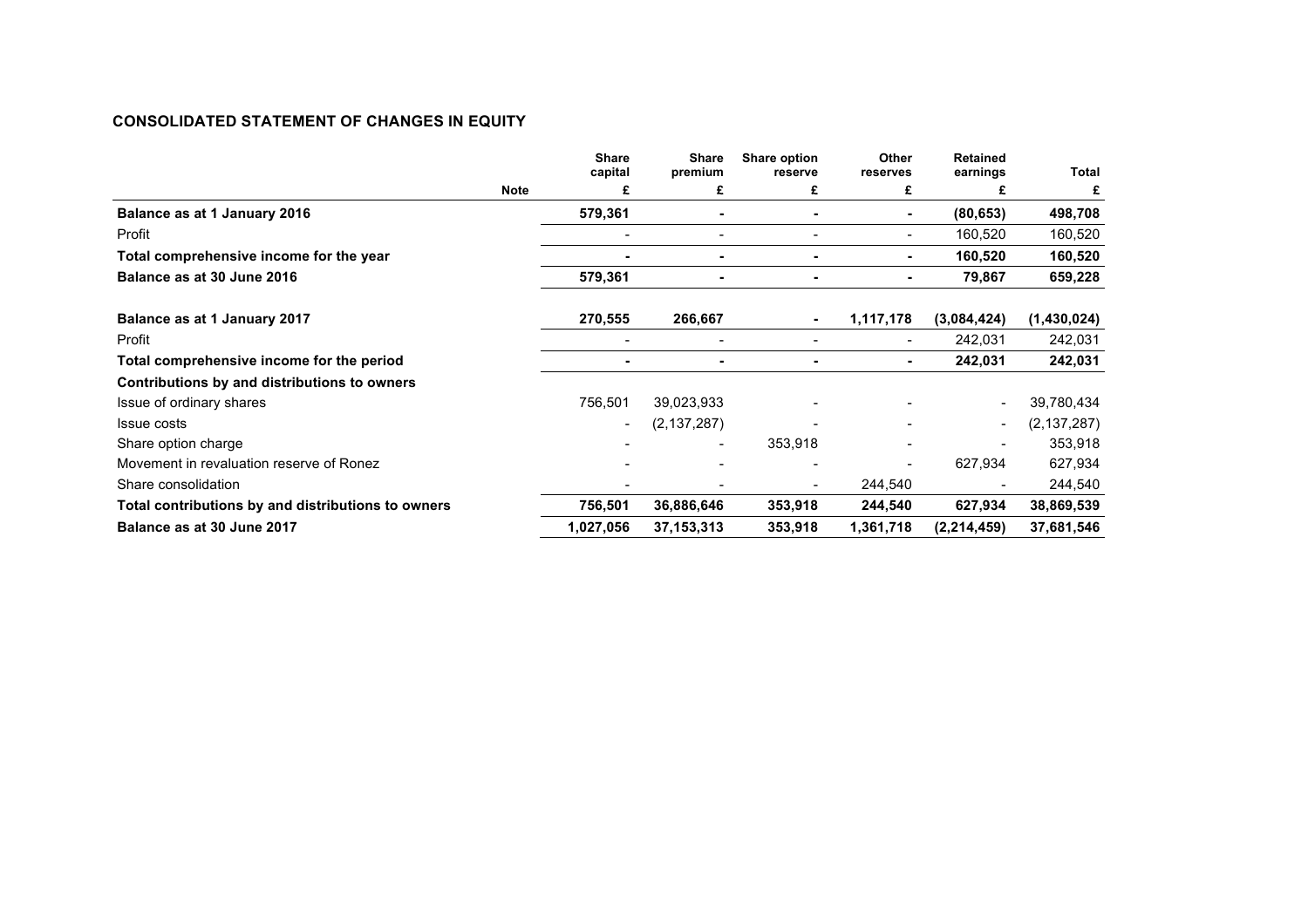# **CONSOLIDATED CASH FLOW STATEMENTS**

|                                                                  |                | <b>June 2017</b><br><b>Unaudited</b> | 6 months to 30 6 months to 30<br><b>June 2016</b><br><b>Unaudited</b> |
|------------------------------------------------------------------|----------------|--------------------------------------|-----------------------------------------------------------------------|
|                                                                  | <b>Note</b>    | £                                    | £                                                                     |
| Cash flows from operating activities                             |                |                                      |                                                                       |
| Profit                                                           |                | 242,031                              | 160,633                                                               |
| Adjustments for:                                                 |                |                                      |                                                                       |
| Depreciation and amortisation                                    |                | 834,685                              |                                                                       |
| Share option expense                                             |                | 352,877                              |                                                                       |
| (Increase)/decrease in trade and other receivables               |                | (901, 412)                           | 159                                                                   |
| Increase in inventories                                          |                | (341, 133)                           |                                                                       |
| (Decrease)/increase in trade and other payables                  |                | (680, 955)                           | 6,306                                                                 |
| <b>Cash generated from operations</b>                            |                | (493, 907)                           | 167,098                                                               |
| Income taxes paid                                                |                | (145, 617)                           | (115)                                                                 |
| Net cash flows from operating activities                         |                | (639, 524)                           | 166,983                                                               |
| <b>Investing activities</b>                                      |                |                                      |                                                                       |
| Purchase of property, plant and equipment                        | $\overline{7}$ | (796, 747)                           |                                                                       |
| Cash paid for acquisition of subsidiaries (net of cash acquired) |                | (44, 861, 719)                       |                                                                       |
| Loan to subsidiaries                                             |                |                                      | (172, 259)                                                            |
| Net cash used in investing activities                            |                | (45,658,466)                         | (172,259)                                                             |
| <b>Financing activities</b>                                      |                |                                      |                                                                       |
| Proceeds from share issue                                        |                | 40,024,974                           |                                                                       |
| Cost of share issue                                              |                | (2, 137, 287)                        |                                                                       |
| Net borrowings                                                   |                | 10,000,000                           |                                                                       |
| Net cash used in financing activities                            |                | 47,887,687                           |                                                                       |
| Net increase in cash and cash equivalents                        |                | 1,589,697                            | (5,276)                                                               |
| Cash and cash equivalents at beginning of period                 |                | 181,434                              | 7,316                                                                 |
| Cash and cash equivalents and end of period                      |                | 1,771,131                            | 2,040                                                                 |
|                                                                  |                |                                      |                                                                       |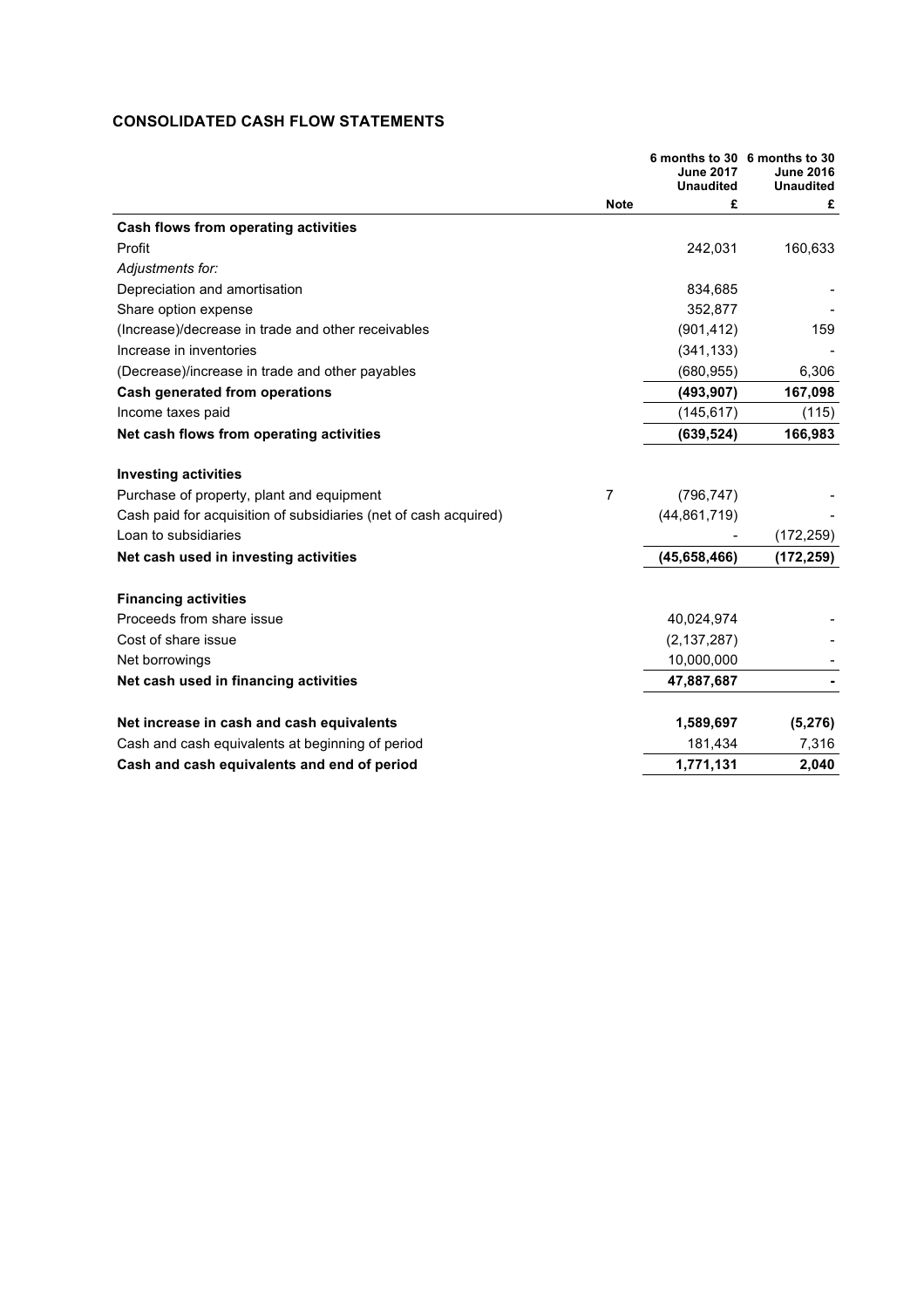# **NOTES TO THE INTERIM FINANCIAL STATEMENTS**

## **1. General information**

The principal activity of SigmaRoc plc (the 'Company') is to make investments and/or acquire projects in the construction materials sector and through its subsidiaries (together the 'Group') is the production of high quality aggregates and supply of value-added construction materials. The Company's shares are listed on the AIM Market of the London Stock Exchange ('AIM'). The Company is incorporated and domiciled in the United Kingdom.

The address of its registered office is 47 Charles Street, London, W1J 5EL.

## **2. Basis of preparation**

The condensed interim financial statements have been prepared in accordance with the requirements of the AIM Rules for Companies. As permitted, the Company has chosen not to adopt IAS 34 "Interim Financial Statements" in preparing this interim financial information. The condensed interim financial statements should be read in conjunction with the annual financial statements for the year ended 31 December 2016, which have been prepared in accordance with International Financial Reporting Standards (IFRS) as adopted by the European Union.

The interim financial information set out above does not constitute statutory accounts within the meaning of the Companies Act 2006. It has been prepared on a going concern basis in accordance with the recognition and measurement criteria of International Financial Reporting Standards (IFRS) as adopted by the European Union.

Statutory financial statements for the period ended 31 December 2016 were approved by the Board of Directors on 24 April 2017 and delivered to the Registrar of Companies. The report of the auditors on those financial statements was unqualified. The comparative financial information for the interim period ended 30 June 2016 and year ended 31 December 2016 is for the Company only, the Group was not formed until 5 January 2017.

#### *Going concern*

The Directors, having made appropriate enquiries, consider that adequate resources exist for the Company and Group to continue in operational existence for the foreseeable future and that, therefore, it is appropriate to adopt the going concern basis in preparing the condensed interim financial statements for the period ended 30 June 2017.

#### *Risks and uncertainties*

The Board continuously assesses and monitors the key risks of the business. The key risks that could affect the Company's medium-term performance and the factors that mitigate those risks have not substantially changed from those set out in the Company's 2016 Annual Report and Financial Statements, a copy of which is available on the Company's website: www.sigmaroc.com. The key financial risks are liquidity risk, credit risk, interest rate risk and fair value estimation.

#### *Critical accounting estimates*

The preparation of condensed interim financial statements requires management to make estimates and assumptions that affect the reported amounts of assets and liabilities at the end of the reporting period. Significant items subject to such estimates are set out in note 3 of the Company's 2016 Annual Report and Financial Statements. The nature and amounts of such estimates have not changed significantly during the interim period except for the following:

#### *a) Land and mineral reserves*

The determination of fair values of land and mineral reserves are carried out by appropriately qualified persons in accordance with the Appraisal and Valuation standards published by the Royal Institution of Chartered Surveyors. The estimation of recoverable reserves is based upon factors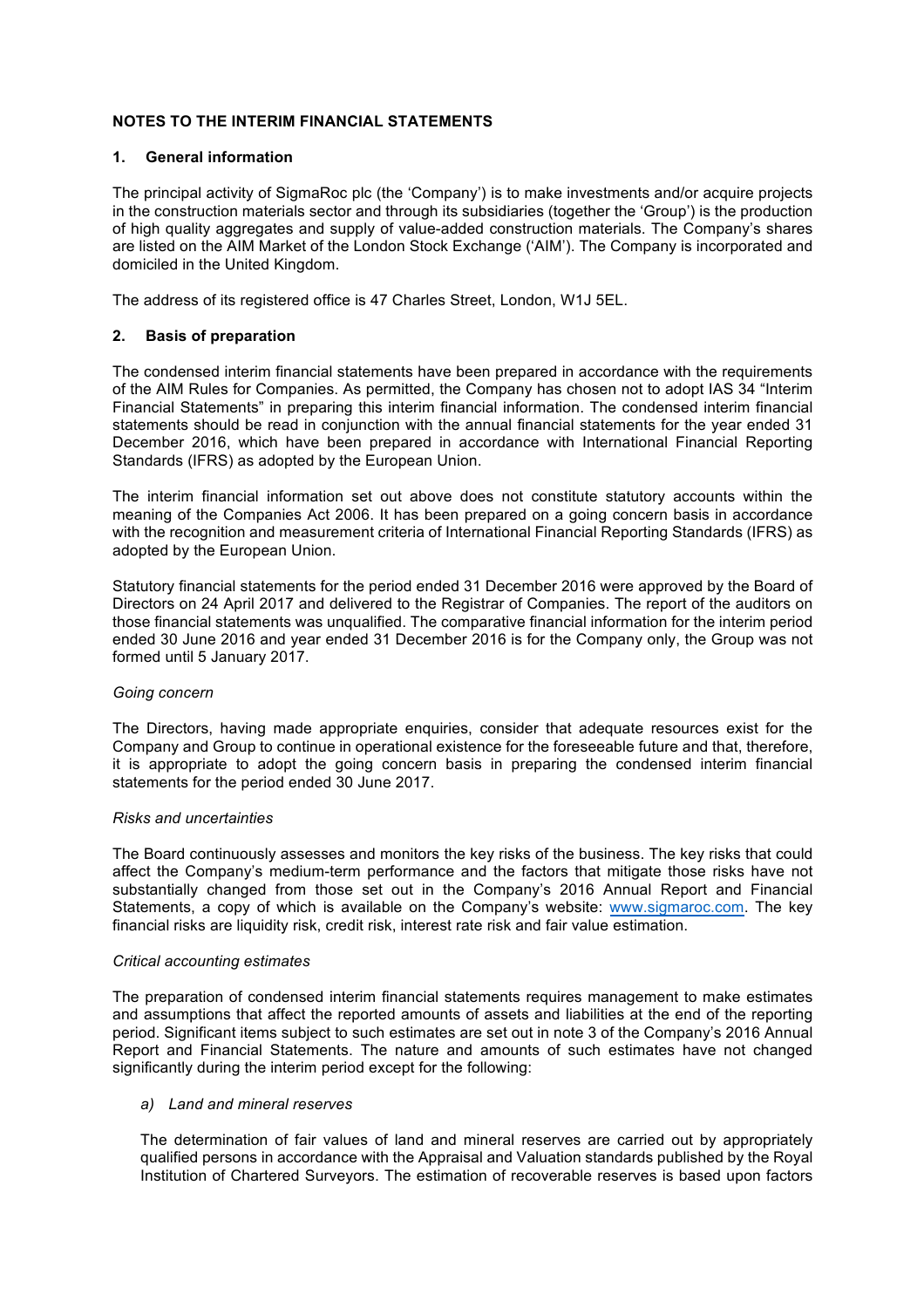such as estimates of commodity prices, future capital requirements and production costs along with geological assumptions and judgements.

#### *b) Estimated impairment of goodwill*

The determination of fair values of assets acquired and liabilities assumed in a business combination involves the use of estimates and assumptions such as discount rates used and valuation models applied as well as goodwill allocation.

Goodwill has a carrying value of £23,459,314 as at 30 June 2017 (31 December 2016: £nil). The Group tests annually whether goodwill has suffered any impairment, in accordance with the accounting policy stated in the notes to the annual financial statements.

Refer to Note 8 for further information.

#### *c) Restoration provision*

The measurement of site restoration provisions requires long-term assumptions regarding the phasing of the restoration work to be carried out and the appropriate discount rate to be used.

#### **3. Accounting policies**

Except as described below, the same accounting policies, presentation and methods of computation have been followed in these condensed interim financial statements as were applied in the preparation of the company's annual financial statements for the year ended 31 December 2016, except for the impact of the adoption of the Standards and interpretations described in para 3.1 below:

#### **3.1. Changes in accounting policy and disclosures**

*a) New and amended standards mandatory for the first time for the financial period beginning 1 January 2017*

A number of new standards and amendments to standards and interpretations are effective for the financial period beginning on or after 1 January 2017 and have been applied in preparing these Financial Statements.

Amendments to IAS 1 Disclosure Initiative.

Amendments to IAS 1 Presentation of Financial Statements to address perceived impediments to preparers exercising their judgement in presenting their financial reports by making the following changes:

- clarification that information should not be obscured by aggregating or by providing immaterial information, materiality considerations apply the all parts of the Financial Statements, and even when a standard requires a specific disclosure, materiality considerations do apply;
- clarification that the list of line items to be presented in these statements can be disaggregated and aggregated as relevant and additional guidance on subtotals in these statements and clarification that an entity's share of OCI of equity-accounted associates and joint ventures should be presented in aggregate as single line items based on whether or not it will subsequently be reclassified to profit or loss; and
- additional examples of possible ways of ordering the notes to clarify that understandability and comparability should be considered when determining the order of the notes and to demonstrate that the notes need not be presented in the order so far listed in paragraph 114 of IAS 1.

Amendments to IAS 16 and IAS 38 Clarification of Acceptable Methods of Depreciation and Amortisation.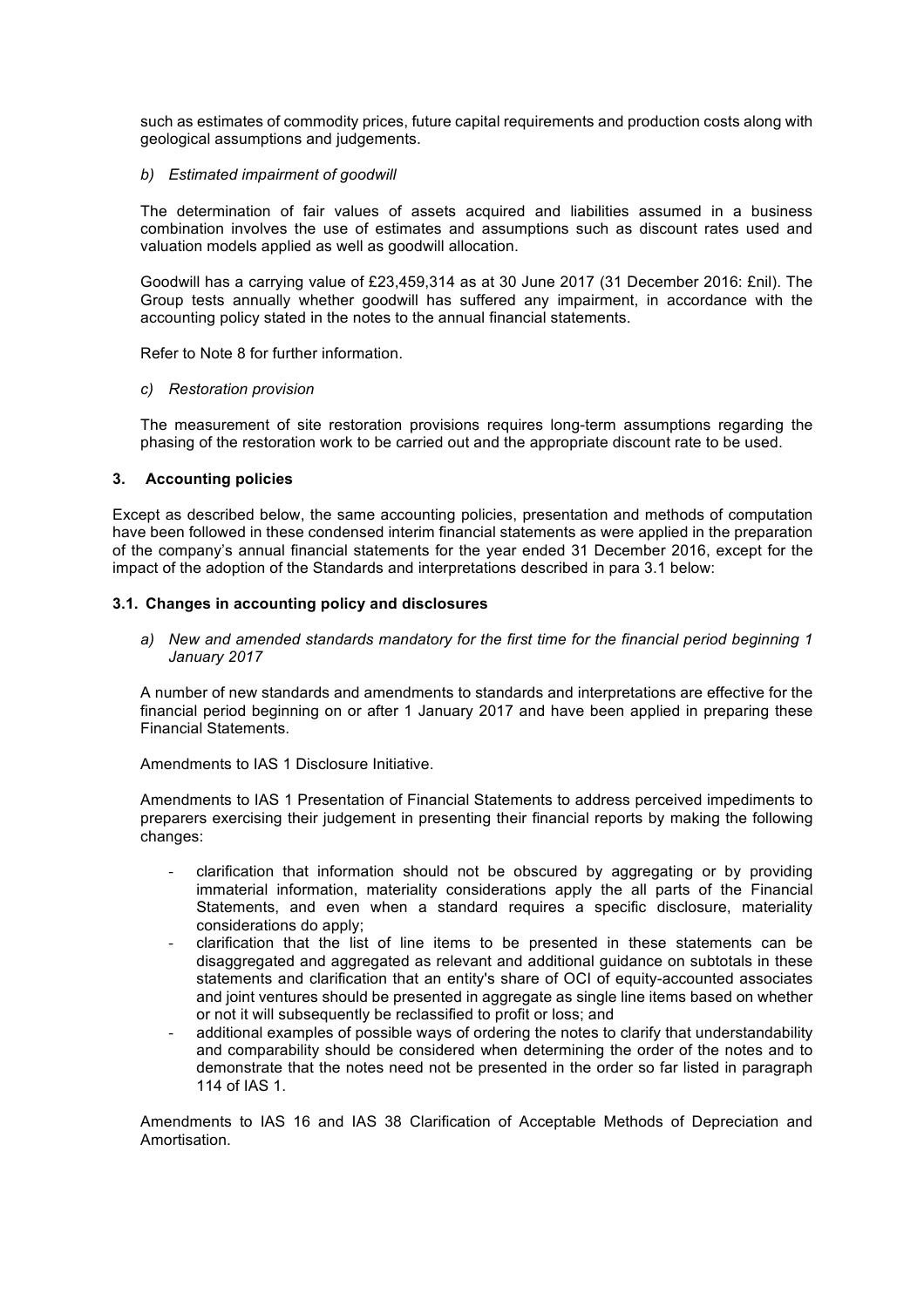Amendments to IAS 16 Property, Plant and Equipment and IAS 38 Intangible Assets to:

- clarify that a depreciation method that is based on revenue that is generated by an activity that includes the use of an asset is not appropriate for property, plant and equipment;
- introduce a rebuttable presumption that an amortisation method that is based on the revenue generated by an activity that includes the use of an intangible asset is inappropriate, which can only be overcome in limited circumstances where the intangible asset is expressed as a measure of revenue, or when it can be demonstrated that revenue and the consumption of the economic benefits of the intangible asset are highly correlated; and
- add guidance that expected future reductions in the selling price of an item that was produced using an asset could indicate the expectation of technological or commercial obsolescence of the asset, which, in turn, might reflect a reduction of the future economic benefits embodied in the asset.

Amendments to IAS 27 Equity Method in Separate Financial Statements.

Amendments to IAS 27 Separate Financial Statements to permit investments in subsidiaries, joint ventures and associates to be optionally accounted for using the equity method in separate financial statements.

Amendments to IFRS 11 Accounting for Acquisitions of Interest in Joint Operations.

Amendments to IFRS 11 Joint Arrangements to require an acquirer of an interest in a joint operation in which the activity constitutes a business (as defined in IFRS 3 Business Combinations) to:

- apply all of the business combinations accounting principles in IFRS 3 and other IFRSs, except for those principles that conflict with the guidance in IFRS 11; and
- disclose the information required by IFRS 3 and other IFRSs for business combinations.

The amendments apply both to the initial acquisition of an interest in a joint operation, and the acquisition of an additional interest in a joint operation (in the latter case, previously held interests are not re-measured).

Annual Improvements 2012-2014 Cycle.

Makes amendments to the following standards:

- IFRS 5 Adds specific quidance in IFRS 5 for cases in which an entity reclassifies an asset from held for sale to held for distribution or vice versa and cases in which held-fordistribution accounting is discontinued.
- IFRS  $7 -$  Additional quidance to clarify whether a servicing contract is continuing involvement in a transferred asset, and clarification on offsetting disclosures in condensed interim financial statements.
- IAS 9 Clarify that the high quality corporate bonds used in estimating the discount rate for post-employment benefits should be denominated in the same currency as the benefits to be paid.
- IAS 34 Clarify the meaning of 'elsewhere in the interim report' and require a crossreference.

The Directors believe that these new standards do not have a material impact on the Group's results or shareholders' funds.

*b) New standards, amendments and interpretations in issue but not yet effective or not yet endorsed and not early adopted*

Standards, amendments and interpretations that are not yet effective and have not been early adopted are as follows: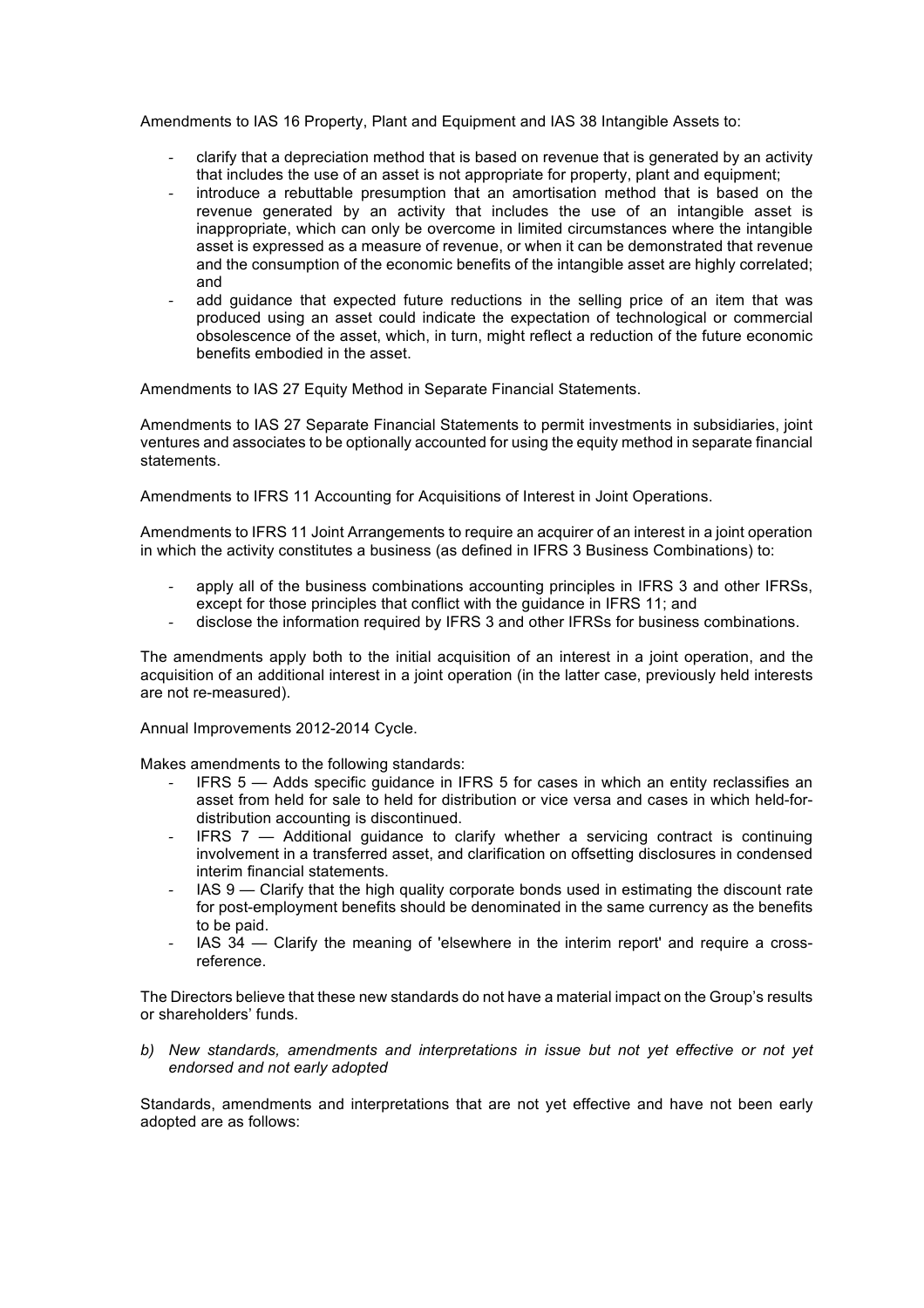| <b>Standard</b>     | Impact on initial application                             | <b>Effective date</b> |
|---------------------|-----------------------------------------------------------|-----------------------|
| IAS 7 (Amendments)  | Disclosure Initiative                                     | *1 January 2017       |
| IAS 12 (Amendments) | Recognition of Deferred Tax                               | *1 January 2017       |
| IFRS 2 (Amendments) | Classification and Measurement of Share-based<br>payments | *1 January 2018       |
| <b>IFRS 9</b>       | <b>Financial Instruments</b>                              | 1 January 2018        |
| IFRS 15             | Revenue from Contracts with Customers                     | *1 January 2018       |
| IFRS 16             | Leases                                                    | *1 January 2019       |

*\* Subject to EU endorsement*

The Group is evaluating the impact of the new and amended standards above. The Directors believe that these new and amended standards are not expected to have a material impact on the Group's results or shareholders' funds.

## **3.2. Intangible assets**

Goodwill arises on the acquisition of subsidiaries and represents the excess of the consideration transferred and the acquisition date fair value of any previous equity interest in the acquiree over the fair value of the net identifiable assets, liabilities and contingent liabilities of the acquiree. If the total of consideration transferred, non-controlling interest recognised and previously held interest measured at fair value is less than the fair value of the net assets of the subsidiary acquired, in the case of a bargain purchase, the difference is recognised directly in the Income Statement.

For the purpose of impairment testing, goodwill acquired in a business combination is allocated to each of the cash-generating units, or groups of cash-generating units, that are expected to benefit from the synergies of the combination. Each unit or group of units to which the goodwill is allocated represents the lowest level within the entity at which the goodwill is monitored for internal management purposes. Goodwill is monitored at the operating segment level.

Goodwill impairment reviews are undertaken annually, or more frequently if events or changes in circumstances indicate a potential impairment. The carrying value of goodwill is compared to the recoverable amount, which is the higher of value in use and the fair value less costs to sell. Any impairment is recognised immediately as an expense and is not subsequently reversed.

## **3.3. Land, mineral rights and restoration costs**

Land, quarry development costs, which include directly attributable construction overheads and mineral rights are recorded at cost. Land and quarry development are depreciated and amortised, respectively, using the units of production method, based on estimated recoverable tonnage. The depletion of mineral rights and depreciation of restoration costs are expensed by reference to the estimated amount of mineral to be recovered over the expected life of the operation.

## **3.4. Inventories**

Inventories are initially recognised at cost, and subsequently at the lower of cost and net realisable value. Cost comprises all costs of purchase, costs of conversion and other costs incurred in bringing the inventories to their present location and condition.

Weighted average cost is used to determine the cost of ordinarily interchangeable items.

#### **3.5. Provisions**

The Group provides for the costs of restoring a site where a legal or constructive obligation exists. The estimated future costs for known restoration requirements are determined on a site-by-site basis and are calculated based on the present value of estimated future costs. The cost of raising a provision before exploitation of the raw materials has commenced is included in property, plant and equipment and depreciated over the life of the site. The effect of any adjustments to the provision due to further environmental damage as a result of exploitation activities is recorded through operating costs over the life of the site, in order to reflect the best estimate of the expenditure required to settle the obligation at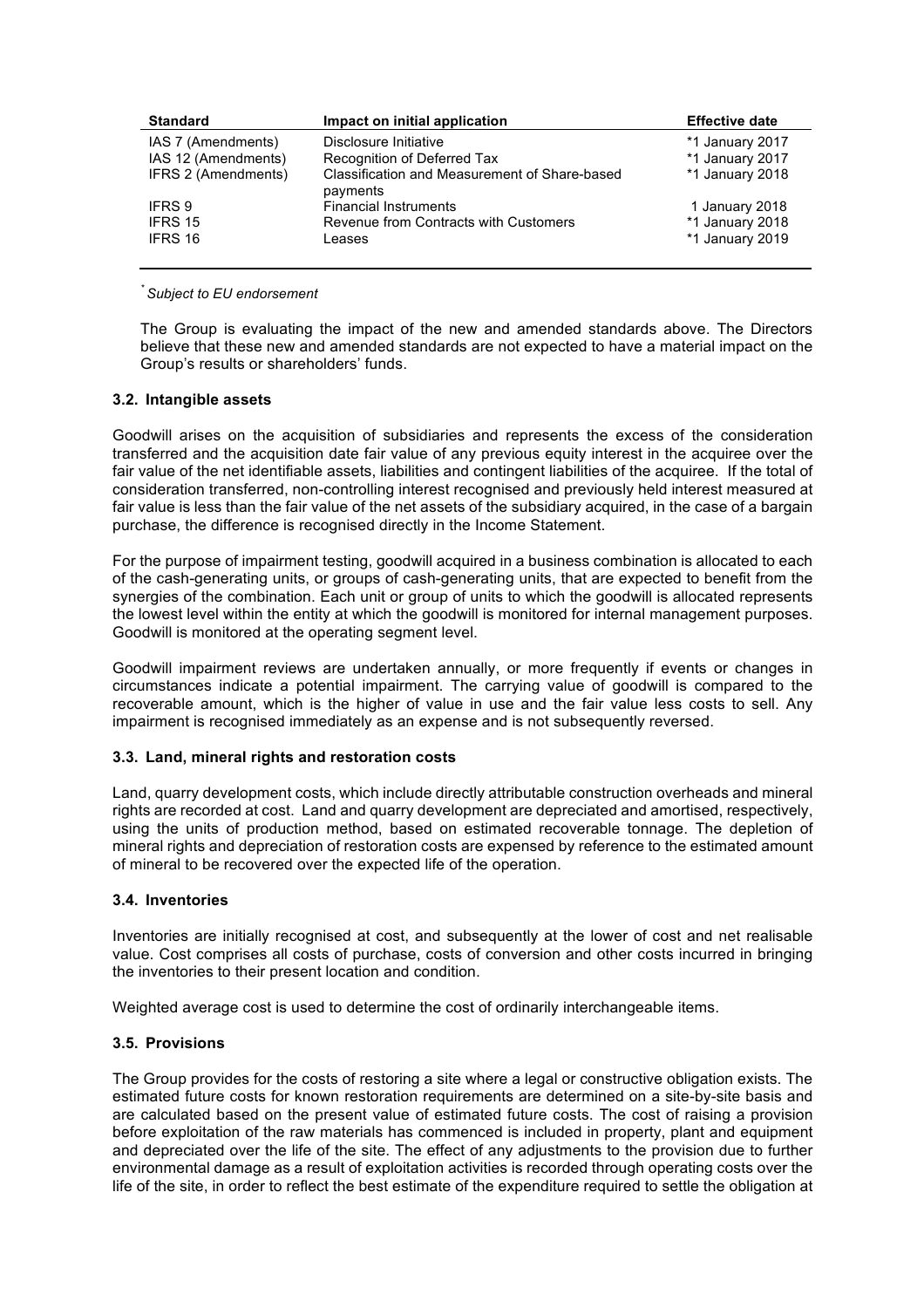the end of the reporting period. Changes in the measurement of a provision that result from changes in the estimated timing or amount of cash outflows, or a change in the discount rate, are added to or deducted from the cost of the related asset to the extent that they relate to the asset's installation, construction or acquisition. All provisions are discounted to their present value.

## **3.6. Employee benefits - defined contribution plans**

The Group maintains defined contribution plans for which the Group pays fixed contributions to publicly or privately administered pension insurance plans on a mandatory, contractual or voluntary basis and will have no legal or constructive obligation to pay further amounts. The Group's contributions to defined contribution plans are charged to the Income Statement in the period to which the contributions relate.

## **3.7. Operating leases**

Leases of assets under which a significant amount of the risks and benefits of ownership are effectively retained by the lessor are classified as operating leases. Operating lease payments are charged to the income statement on a straight-line basis over the period of the respective leases.

## **4. Dividends**

No dividend has been declared or paid by the Company during the six months ended 30 June 2017 (2016: nil).

## **5. Expenses by nature**

|                                                               | 6 months to<br>30 June 2017<br><b>Unaudited</b> | 6 months to<br>30 June 2016<br><b>Unaudited</b> |
|---------------------------------------------------------------|-------------------------------------------------|-------------------------------------------------|
|                                                               | £                                               | £                                               |
| Cost of sales                                                 |                                                 |                                                 |
| Changes in inventories of finished goods and work in progress | 166,315                                         |                                                 |
| Production cost of goods sold                                 | (4,493,685)                                     |                                                 |
| Distribution and selling expenses                             | (714,926)                                       |                                                 |
| Raw materials and consumables used                            | (309, 241)                                      |                                                 |
| Employee benefit expenses                                     | (4, 125, 596)                                   |                                                 |
| Depreciation and amortisation expense                         | (834, 685)                                      |                                                 |
| Other costs of sale                                           | (103,805)                                       |                                                 |
| Total cost of sales                                           | (10, 415, 623)                                  |                                                 |
| <b>Administrative expenses</b>                                |                                                 |                                                 |
| Operational admin expenses                                    | (686, 680)                                      |                                                 |
| Corporate admin expenses                                      | (545, 350)                                      | (43,626)                                        |
| <b>Total administrative expenses</b>                          | (1,232,030)                                     | (43,626)                                        |

#### **6. Exceptional items**

|                                                      | 6 months to<br>30 June 2017<br><b>Unaudited</b> | 6 months to<br>30 June 2016<br><b>Unaudited</b> |
|------------------------------------------------------|-------------------------------------------------|-------------------------------------------------|
|                                                      |                                                 | £                                               |
| Acquisition related expenses                         | (46, 658)                                       |                                                 |
| Transitional service agreement related costs         | (118, 961)                                      |                                                 |
| Legal fees relating to credit facilities             | (65, 941)                                       |                                                 |
| Share option expense                                 | (352,877)                                       |                                                 |
| Warranty & indemnity insurance for Ronez acquisition | (213, 348)                                      |                                                 |
|                                                      | (797,785)                                       |                                                 |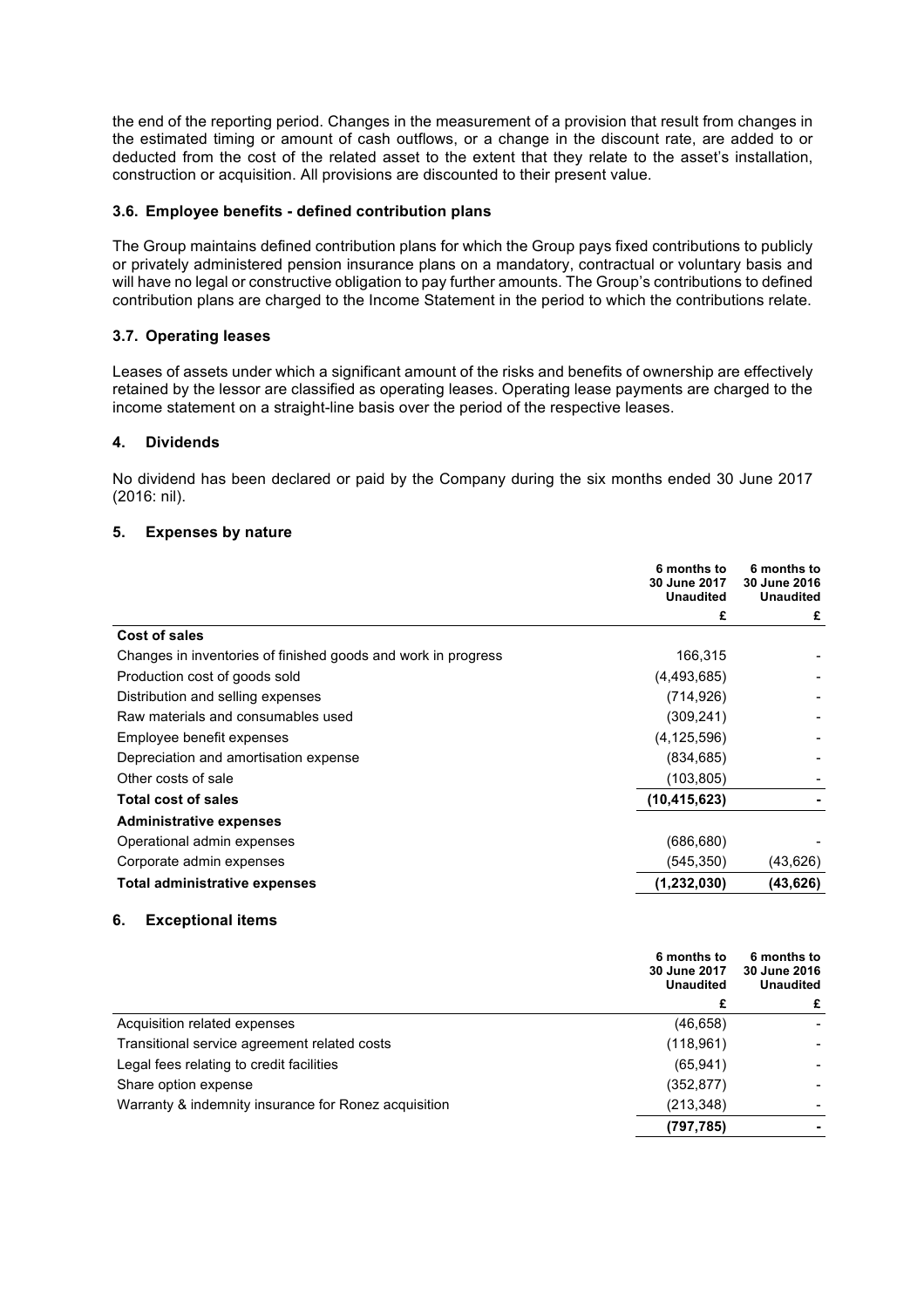## **7. Property, plant and equipment**

|                                               | <b>Land and</b><br>minerals | <b>Buildings</b> | machinery | Plant and Furniture and<br>vehicles | Construction<br>in progress | <b>Total</b> |
|-----------------------------------------------|-----------------------------|------------------|-----------|-------------------------------------|-----------------------------|--------------|
|                                               | £                           | £                | £         | £                                   | £                           | £            |
| Cost                                          |                             |                  |           |                                     |                             |              |
| As at 1 January 2016                          |                             |                  |           |                                     |                             |              |
| Additions                                     |                             |                  |           |                                     |                             |              |
| As at 30 June 2016                            |                             |                  |           |                                     |                             |              |
| <b>Additions</b>                              |                             |                  | 4,590     |                                     |                             | 4,590        |
| As at 31 December 2016                        |                             |                  | 4,590     |                                     |                             | 4,590        |
| Acquired through<br>acquisition of subsidiary | 19,137,402                  | 15,822,502       | 5,901,008 | 6,719,143                           | 500,447                     | 48,080,502   |
| Additions                                     |                             |                  | 90,000    | 618,925                             | 87,822                      | 796,747      |
| Disposals                                     |                             |                  |           |                                     |                             |              |
| As at 30 June 2017                            | 19,137,402                  | 15,822,502       | 5,995,598 | 7,338,068                           | 588,269                     | 48,881,839   |
| <b>Depreciation</b>                           |                             |                  |           |                                     |                             |              |
| As at 1 January 2016                          |                             |                  |           |                                     |                             |              |
| Charge for the year                           |                             |                  |           |                                     |                             |              |
| As at 30 June 2016                            |                             |                  |           |                                     |                             |              |
| Charge for the year                           |                             |                  | 75        |                                     |                             | 75           |
| As at 31 December 2016                        |                             |                  | 75        |                                     |                             | 75           |
| Acquired through<br>acquisition of subsidiary | 5,528,287                   | 10,887,342       | 4,918,903 | 6,332,004                           |                             | 27,666,536   |
| Charge for the year                           | 223,390                     | 348,725          | 161,345   | 65,878                              |                             | 799,338      |
| Disposals                                     |                             |                  |           |                                     |                             |              |
| As at 30 June 2017                            | 5,751,677                   | 11,236,067       | 5,080,323 | 6,397,882                           |                             | 28,465,949   |
| Net book value                                |                             |                  |           |                                     |                             |              |
| As at 30 June 2016                            |                             |                  |           |                                     |                             |              |
| As at 31 December 2016                        |                             |                  | 4,515     |                                     |                             | 4,515        |
| As at 30 June 2017                            | 13,385,725                  | 4.586.435        | 915,275   | 940.186                             | 588.269                     | 20,415,890   |

Included within additions to furniture and vehicles is £500,000 relating to the acquisition of the MV Ronez.

## **8. Intangible assets**

|                                                    | 6 months to<br>30 June 2017<br><b>Unaudited</b> | 6 months to<br>30 June 2016<br><b>Unaudited</b> | 12 months to<br>31 December<br>2016<br><b>Audited</b> |
|----------------------------------------------------|-------------------------------------------------|-------------------------------------------------|-------------------------------------------------------|
| Goodwill – Cost and net book value                 |                                                 |                                                 | £                                                     |
| At period start                                    |                                                 | ۰                                               |                                                       |
| Arising on acquisition of Ronez (refer to note 15) | 22,610,171                                      |                                                 |                                                       |
| Acquired as part of Ronez acquisition              | 884.491                                         |                                                 |                                                       |
| Amortisation                                       | (35, 348)                                       | $\overline{\phantom{0}}$                        |                                                       |
| At period end                                      | 23,459,314                                      | ٠                                               |                                                       |

An adjustment has been made to reflect the initial accounting for the acquisition of Ronez Limited ('Ronez') by the Company, being the elimination of the investment in Ronez against the non-monetary assets acquired and recognition of goodwill. The Company needs to determine the fair value of the net assets acquired pursuant to the acquisition of Ronez within 12 months of the acquisition date in accordance with IFRS 3. This process, known as a Purchase Price Allocation ('PPA') exercise may result in a reduction of goodwill, which may be material. The PPA process will require a valuation of identifiable intangible assets acquired.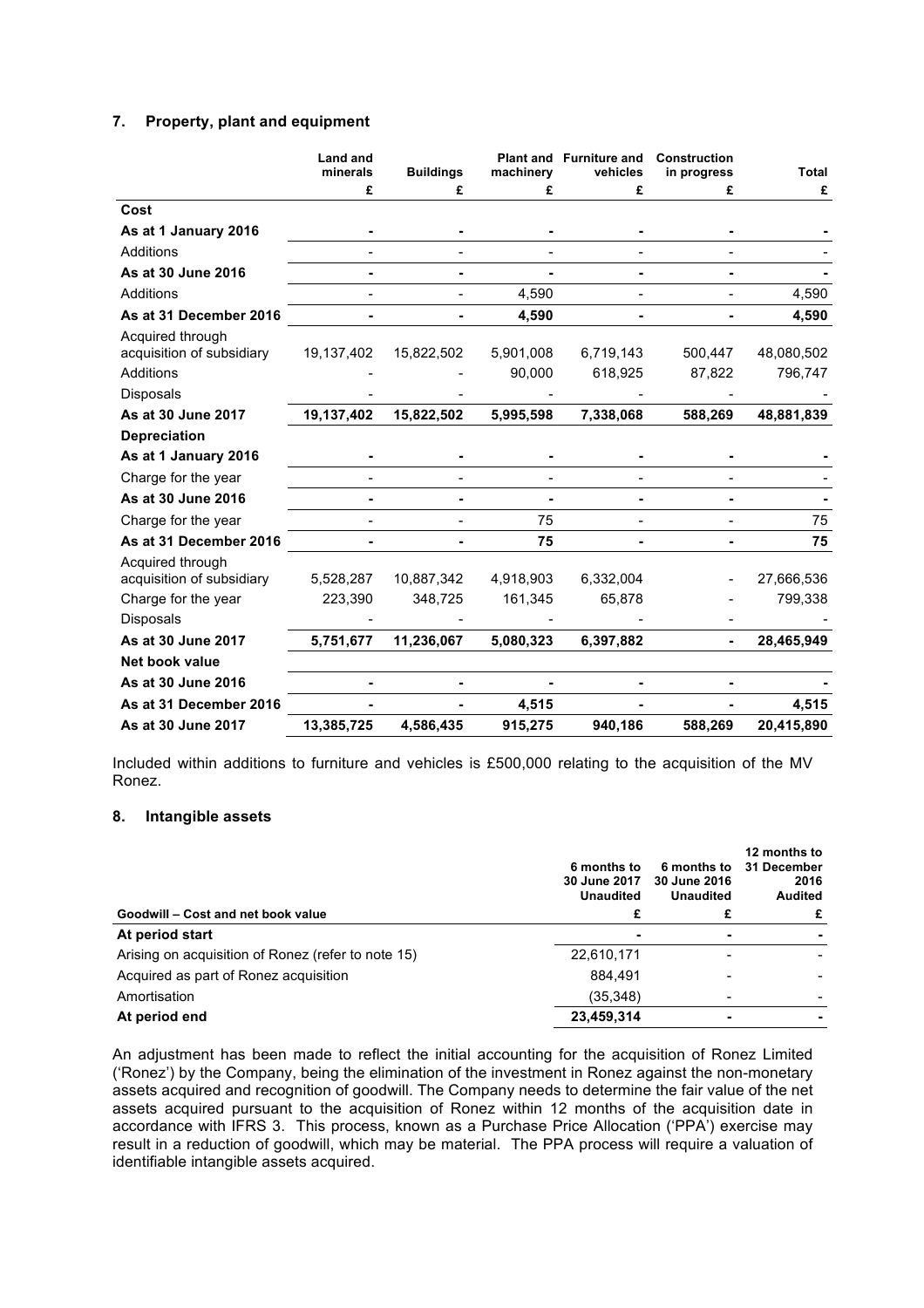#### **9. Investment in subsidiary undertakings**

|                                   | 6 months to<br>30 June 2017<br><b>Unaudited</b><br>£ | 6 months to<br>30 June 2016<br><b>Unaudited</b><br>£ | 12 months to<br>31 December<br>2016<br><b>Audited</b><br>£ |
|-----------------------------------|------------------------------------------------------|------------------------------------------------------|------------------------------------------------------------|
| Shares in subsidiary undertakings |                                                      |                                                      |                                                            |
| At beginning of the year          |                                                      | 500,000                                              | 500,000                                                    |
| Additions                         | -                                                    | 172,259                                              | 172,259                                                    |
| Disposals                         |                                                      | -                                                    | (672, 259)                                                 |
| At period end                     |                                                      | 672,259                                              |                                                            |

On 22 August 2016, the Company disposed of its investment in TeleMessage Limited.

#### **10. Borrowings**

|                  | 6 months to<br><b>30 June 2017</b><br><b>Unaudited</b> | 6 months to<br>30 June 2016<br><b>Unaudited</b> | 12 months to<br>31 December<br>2016<br><b>Audited</b><br>£ |
|------------------|--------------------------------------------------------|-------------------------------------------------|------------------------------------------------------------|
| Convertible loan | 10,000,000                                             | $\blacksquare$                                  | -                                                          |
| At period end    | 10,000,000                                             | ٠                                               |                                                            |

On 5 January 2017, the Company issued 10,000,000 unsecured convertible loan notes at a par value of £1 per loan note accruing interest daily at a rate of 6% per annum due 5 January 2022.

#### **11. Share capital and share premium**

|                                                      | Number of<br>shares | Ordinary<br>shares | <b>Share</b><br>premium | Total      |
|------------------------------------------------------|---------------------|--------------------|-------------------------|------------|
|                                                      |                     | £                  | £                       | £          |
| <b>Issued and fully paid</b>                         |                     |                    |                         |            |
| As at 1 January 2016                                 | 115,872,148         | 579,361            | $\blacksquare$          | 579,361    |
| As at 30 June 2016                                   | 115,872,148         | 579,361            |                         | 579,361    |
| Capital re-organisation - 22 August 2016             | 115,872,148         | (347, 617)         | $\overline{a}$          | (347, 617) |
| TeleMessage disposal – 22 August 2016                | (169, 521, 886)     | (169, 522)         | -                       | (169, 522) |
| Issue of new shares - 22 August 2016                 | 208,333,333         | 208,333            | 266,667                 | 475,000    |
| As at 31 December 2016                               | 270,555,743         | 270.555            | 266,667                 | 537,222    |
| As at 1 January 2017                                 | 270,555,743         | 270,555            | 266,667                 | 537,222    |
| Consolidation - 3 January 2017                       | (267,954,245)       | (244, 540)         |                         | (244, 540) |
| Issue of new shares $-5$ January 2017 <sup>(1)</sup> | 100,000,000         | 1,000,000          | 36,862,713              | 37,862,713 |
| Options Exercised - 3 May 2017                       | 104,059             | 1,041              | 23,933                  | 24,974     |
| As at 30 June 2017                                   | 102,705,557         | 1,027,056          | 37, 153, 313            | 38,180,369 |

#### *(1) Includes issue costs of £2,137,287*

#### **12. Earnings per share**

The calculation of the total basic earnings per share of 0.241 pence (2016: 0.258 pence) is calculated by dividing the profit attributable to shareholders of £242,031 (2016: £160,518) by the weighted average number of ordinary shares of 100,425,473 (2016: 62,222,410) in issue during the period.

Diluted earnings per share of 0.213 pence (2016: 0.258 pence) is calculated by dividing the profit attributable to shareholders of £242,031 (2016: £160,518) by the weighted average number of ordinary shares in issue during the period plus the weighted average number of share options and warrants to subscribe for ordinary shares in the Company, which together total 113,800,237 (2016: 62,222,410).